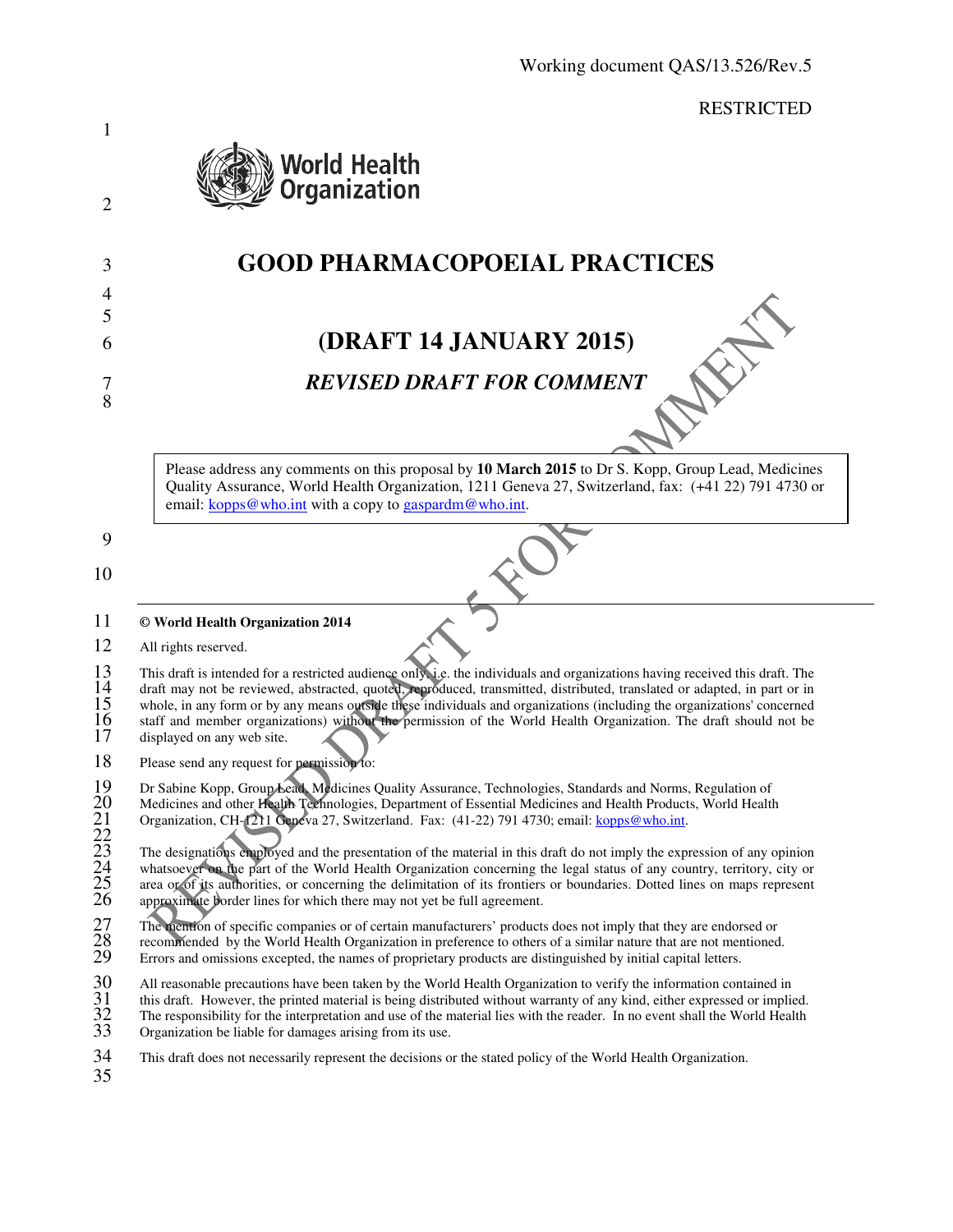# 36 SCHEDULE FOR THE PROPOSED ADOPTION PROCESS OF DOCUMENT QAS/13.526:<br>GOOD PHARMACOPOEIAL PRACTICES 37 *GOOD PHARMACOPOEIAL PRACTICES*

| Need for good pharmacopoeial practices (GPhP) stated<br>during first international meeting of world<br>pharmacopoeias, Geneva, and other related events with<br>stakeholders          | 28 February–1 March 2012<br>7-8 October 2012<br>9-12 October 2012<br>21-22 October 2012 |
|---------------------------------------------------------------------------------------------------------------------------------------------------------------------------------------|-----------------------------------------------------------------------------------------|
| First draft of good pharmacopoeial practices (GPhP) sent<br>out for comment (QAS/12.516)                                                                                              | 17 October 2012                                                                         |
| Compilation of feedback and comments received                                                                                                                                         | November-December 2012                                                                  |
| Circulation of GPhP to drafting group on good<br>pharmacopoeial practices with comments, as well as<br>Concept paper on scope and background (QAS/13.518)                             | 18 January 2013                                                                         |
| Formation of initial drafting group (IDG), including<br>representatives from each pharmacopoeia, as per self-<br>nomination, to review draft concept paper via<br>teleconference call | February 2013                                                                           |
| Preparation of new skeleton and first draft with more<br>detailed structure                                                                                                           | February 2013                                                                           |
| Mailing to world pharmacopoeias for additional<br>feedback, preparation of draft chapters by drafting group                                                                           | February–March 2013                                                                     |
| Compilation of feedback                                                                                                                                                               | April 2013                                                                              |
| Discussion of draft working document on good<br>pharmacopoeial practices at second international meeting<br>of world pharmacopoeias, New Delhi, India                                 | 18-19 April 2013                                                                        |
| Revised version of GPhP prepared and mailed out for<br>comments to all pharmacopoeias, for feedback to be<br>provided to lead pharmacopoeias for each chapter                         | 28 May 2013                                                                             |
| Discussion of feedback during informal consultation to<br>discuss new medicines, quality control and laboratory<br>standards                                                          | $12 - 14$ June 2013                                                                     |
| Revision of each chapter by each GPhP lead<br>pharmacopoeia                                                                                                                           | 28 June 2013                                                                            |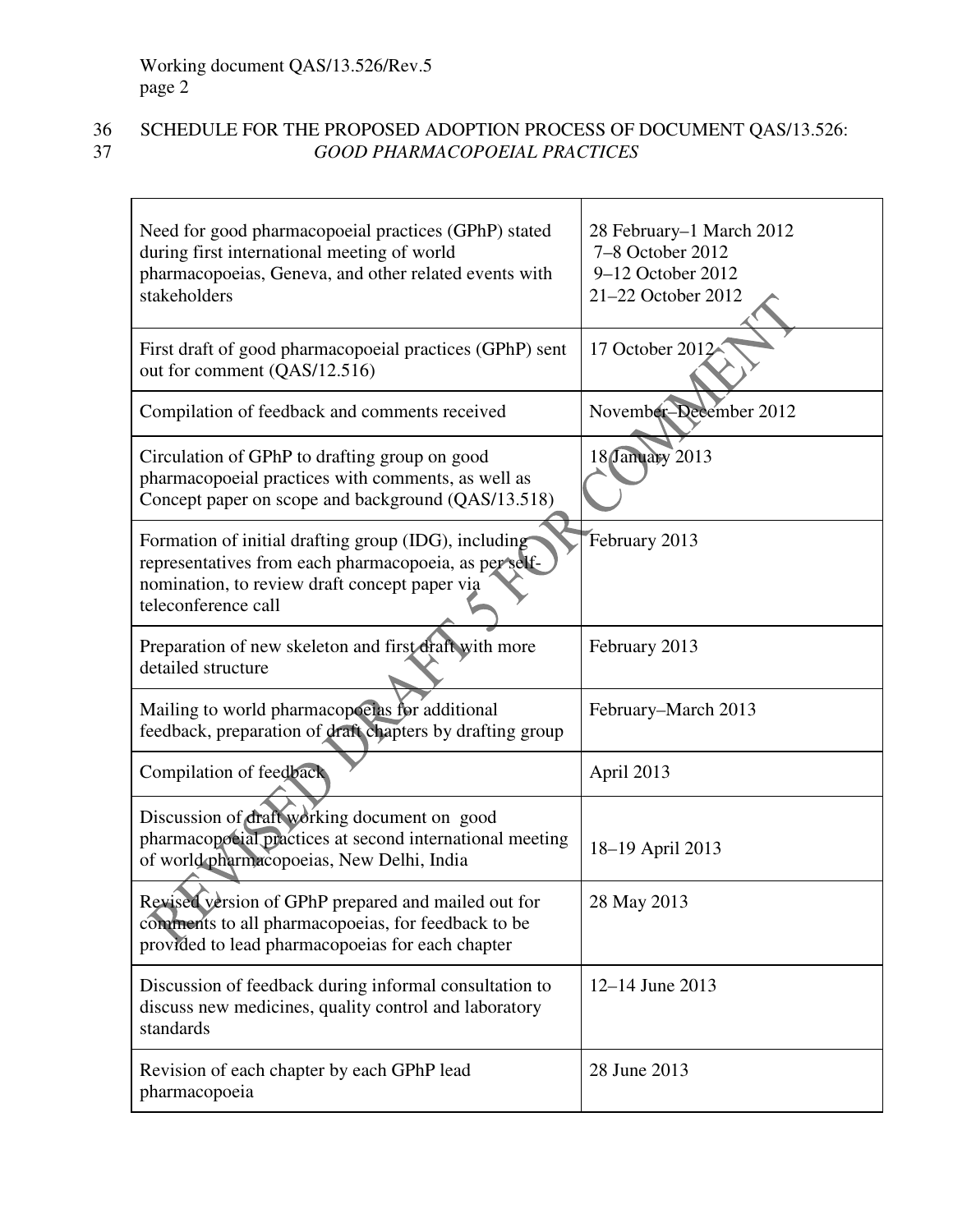| Mailing of each chapter to WHO for compilation into a<br>revised working document                                                                                                                                                                        | July 2013–December 2013    |
|----------------------------------------------------------------------------------------------------------------------------------------------------------------------------------------------------------------------------------------------------------|----------------------------|
| Presentation to forty-eighth meeting of the WHO Expert<br>Committee on Specifications for Pharmaceutical<br>Preparations                                                                                                                                 | October 2013               |
| Compilation of all various chapters received from the<br>lead pharmacopoeias and mailing out to all world<br>pharmacopoeias                                                                                                                              | January 2014               |
| Compilation of all comments received                                                                                                                                                                                                                     | March 2014                 |
| Discussion during the 3rd international meeting of world<br>pharmacopoeias in London, United Kingdom                                                                                                                                                     | 10-11 April 201            |
| Revised version of GPhP prepared and mailed out for<br>comments to all pharmacopoeias, for feedback to be<br>provided to each chapter                                                                                                                    | <b>July 2014</b>           |
| Compilation of all comments received                                                                                                                                                                                                                     | 22 September 2014          |
| Following feedback and discussions during two<br>telephone conference calls of the subgroup working on<br>the Technical Annex to the future GPhP the Ph.Eur.<br>Secretariat prepared a significantly shortened draft which<br>is circulated for comments | 23 September 2014          |
| Compilation of all comments received                                                                                                                                                                                                                     | 30 September 2014          |
| Discussion during the 4th international meeting of world<br>pharmacopoeias in Strasbourg, France                                                                                                                                                         | 8-10 October 2014          |
| Briefing on progress to forty-ninth meeting of the WHO<br>Expert Committee on Specifications for Pharmaceutical<br>Preparations                                                                                                                          | 13-17 October 2014         |
| Continuation of consultation process with world<br>pharmacopoeias                                                                                                                                                                                        | October 2014–January 2015  |
| Continuation of consultation process with world<br>pharmacopoeias and worldwide                                                                                                                                                                          | Mid-January-mid-March 2015 |
| Compilation of all comments received                                                                                                                                                                                                                     | 10-15 March 2015           |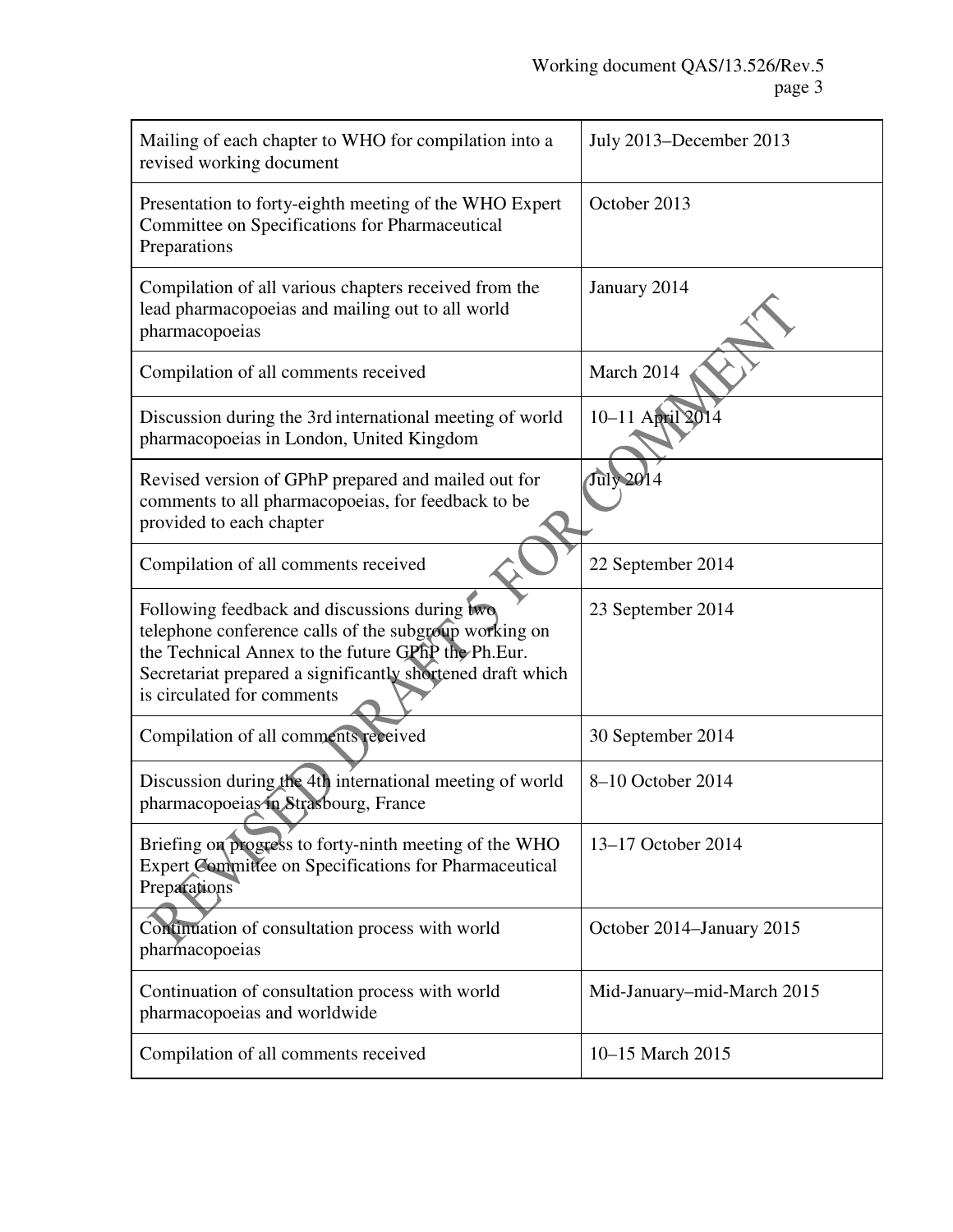38

| Discussion of feedback during the 5th international<br>meeting of world pharmacopoeias in Washington, USA                | 20-22 April 2015                    |
|--------------------------------------------------------------------------------------------------------------------------|-------------------------------------|
| Continuation of consultation process with world<br>pharmacopoeias and worldwide                                          | May-July 2015                       |
| Compilation of all comments received                                                                                     | 15 August 2015                      |
| Discussion during the 6th international meeting of world<br>pharmacopoeias                                               | September 2015, dates the with host |
| Presentation to the fiftieth meeting of the WHO Expert<br>Committee on Specifications for Pharmaceutical<br>Preparations | 12-16 October 20                    |
| Any follow-up action as necessary                                                                                        |                                     |
| REFERE<br>REATE                                                                                                          |                                     |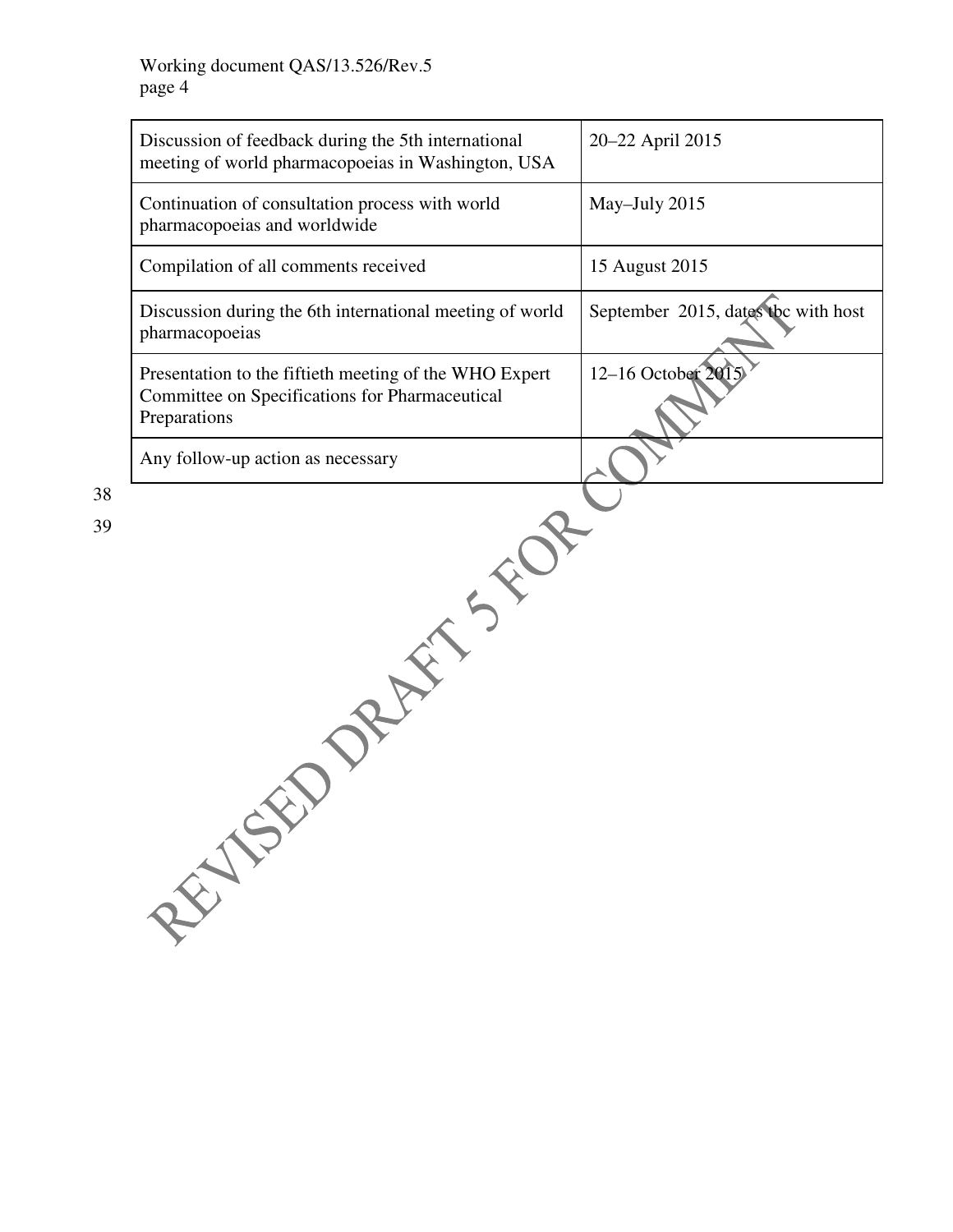| 40                                                                                                                         |                               | <b>CONTENTS</b>                                                                                                                                                                                                                                                                                                                                                                                                                                                                                                                                                                                                                                                                                                              |      |
|----------------------------------------------------------------------------------------------------------------------------|-------------------------------|------------------------------------------------------------------------------------------------------------------------------------------------------------------------------------------------------------------------------------------------------------------------------------------------------------------------------------------------------------------------------------------------------------------------------------------------------------------------------------------------------------------------------------------------------------------------------------------------------------------------------------------------------------------------------------------------------------------------------|------|
| 41                                                                                                                         |                               |                                                                                                                                                                                                                                                                                                                                                                                                                                                                                                                                                                                                                                                                                                                              | page |
| 42<br>43                                                                                                                   | 1.                            |                                                                                                                                                                                                                                                                                                                                                                                                                                                                                                                                                                                                                                                                                                                              |      |
| 44<br>45                                                                                                                   | 2.                            | PURPOSE AND SCOPE OF GOOD PHARMACOPOEIAL PRACTICES                                                                                                                                                                                                                                                                                                                                                                                                                                                                                                                                                                                                                                                                           |      |
| 46<br>47                                                                                                                   | 3.                            | BENEFITS OF GOOD PHARMACOPOEIAL PRACTICES                                                                                                                                                                                                                                                                                                                                                                                                                                                                                                                                                                                                                                                                                    |      |
| 48<br>49                                                                                                                   | 4.                            | <b>IMPLEMENTATION</b>                                                                                                                                                                                                                                                                                                                                                                                                                                                                                                                                                                                                                                                                                                        |      |
| 50<br>51<br>52<br>53<br>54<br>55<br>56<br>57<br>58<br>59<br>60<br>61<br>62<br>63<br>64<br>65<br>66<br>67<br>68<br>69<br>70 | 5.<br>[6]<br>7.<br>[8.<br>[9. | MONOGRAPH DEVELOPMENT<br>5.1<br>5.2<br>5.2.1 Monographs for<br>pharmaceutical substances<br>Monographs for finished products $\ldots$<br>5.2.2<br>[5.2.3 Monographs on biologicals on hold, to be discussed later]<br>[5.2.4 Monographs on herbals <i>on hold</i> to be discussed later]<br>[5.2.5 Monographs on other products on hold, to be discussed later]<br>REFERENCE SUBSTANCES on hold, to be discussed later]<br>ANALYTICAL TEST PROCEDURES AND METHODOLOGIES<br>(ANALYTICAL METHOD)<br>PRINCIPLES OF COLLABORATION AND EXCHANGES AMONG<br><b>PHARMACOPOEIAS</b><br>including discussion on coordinating versus leading pharmacopoeias, etc.<br>on hold, to be discussed later]<br>COLLABORATION WITH STAKEHOLDERS |      |
| 71<br>72<br>73<br>74                                                                                                       |                               | on hold, to be discussed later]                                                                                                                                                                                                                                                                                                                                                                                                                                                                                                                                                                                                                                                                                              |      |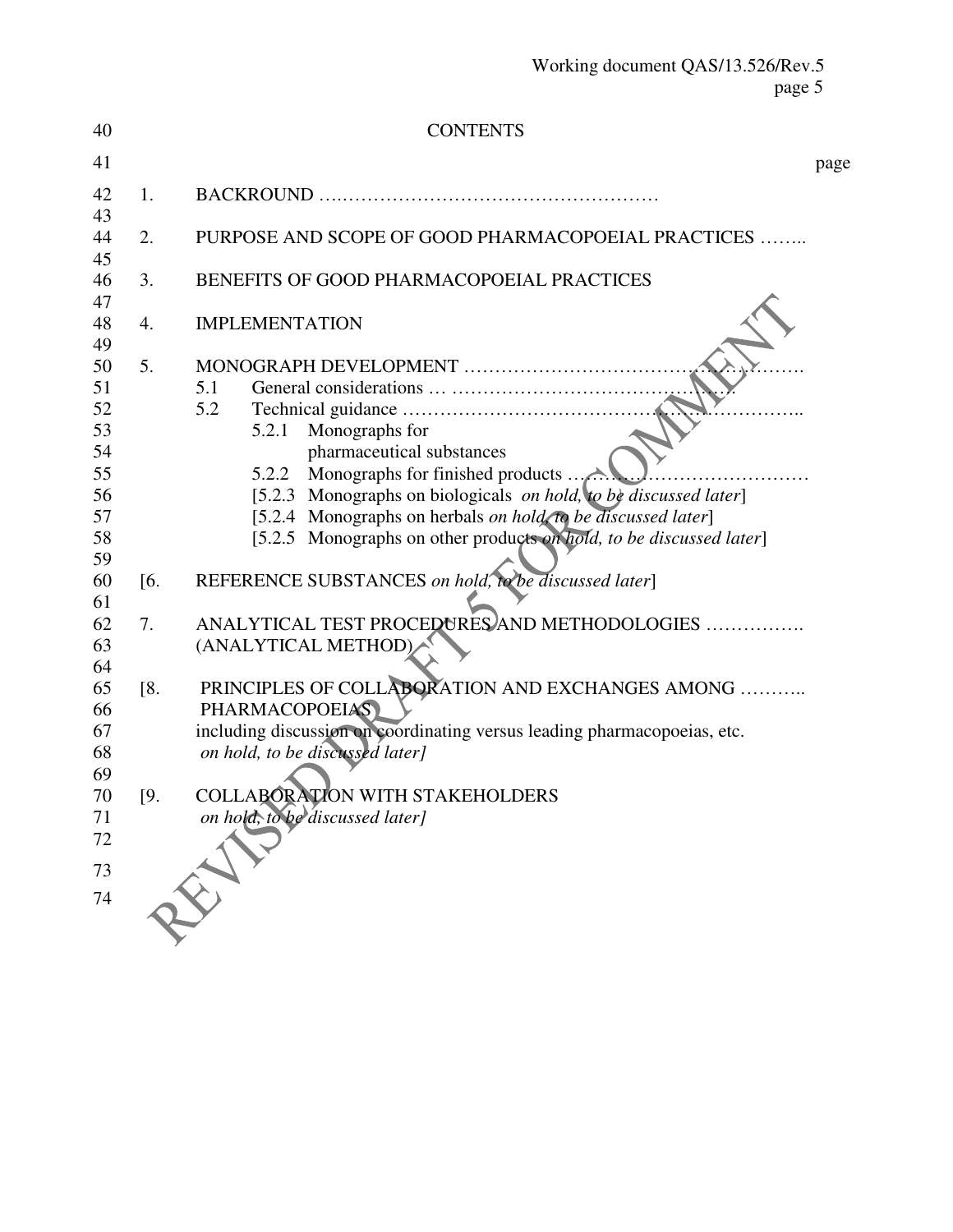| 75  | <b>GOOD PHARMACOPOEIAL PRACTICES</b>                                                       |
|-----|--------------------------------------------------------------------------------------------|
| 76  |                                                                                            |
| 77  | <b>BACKGROUND</b><br>1.                                                                    |
| 78  |                                                                                            |
| 79  | Harmonization efforts in the area of pharmacopoeias started more than a century ago.       |
| 80  | The World Health Organization (WHO) was mandated with its Secretariat in 1948. This        |
| 81  | led to the creation of The International Pharmacopoeia, which was the first global         |
| 82  | pharmacopoeial activity. Many others followed.                                             |
| 83  |                                                                                            |
| 84  | Pharmacopoeias are embedded in their respective national or regional regulatory            |
| 85  | environment. Retrospective harmonization has proven difficult to achieve. Prospective      |
| 86  | harmonization may be easier but presents certain challenges after the initial work         |
| 87  | has been done, as the maintenance process over time of the pharmacopoeial standards        |
| 88  | (pharmacopoeial texts and reference standards) needs to be viewed within a long-term       |
| 89  | perspective.                                                                               |
| 90  |                                                                                            |
| 91  | The term "harmonization" may be legally binding and therefore have different               |
| 92  | connotations in the national and regional context. In the context of this document         |
| 93  | "harmonization" is maintained in some parts in the view of its historical use and is       |
| 94  | understood to mean the following: "The process through collaborative effort whereby        |
| 95  | differing requirements within participating pharmacopoeias move towards becoming           |
| 96  | more similar or aligned over time." This is nowadays also referred to as "convergence"     |
| 97  | [Note from Secretariat: cross-reference to the new Good Review Practices definition as     |
| 98  | footnote will be added].                                                                   |
| 99  |                                                                                            |
| 100 | Developments in science and medical practice, globalization and the presence of            |
| 101 | spurious/falsified/falsely labelled/counterfeit (SFFC) products require pharmacopoeias to  |
| 102 | constantly revise. Convergence and reinforced collaboration among pharmacopoeial           |
| 103 | committees and regulators, supported by adequate interaction with industry, will assist in |
| 104 | facing new challenges and resource constraints.                                            |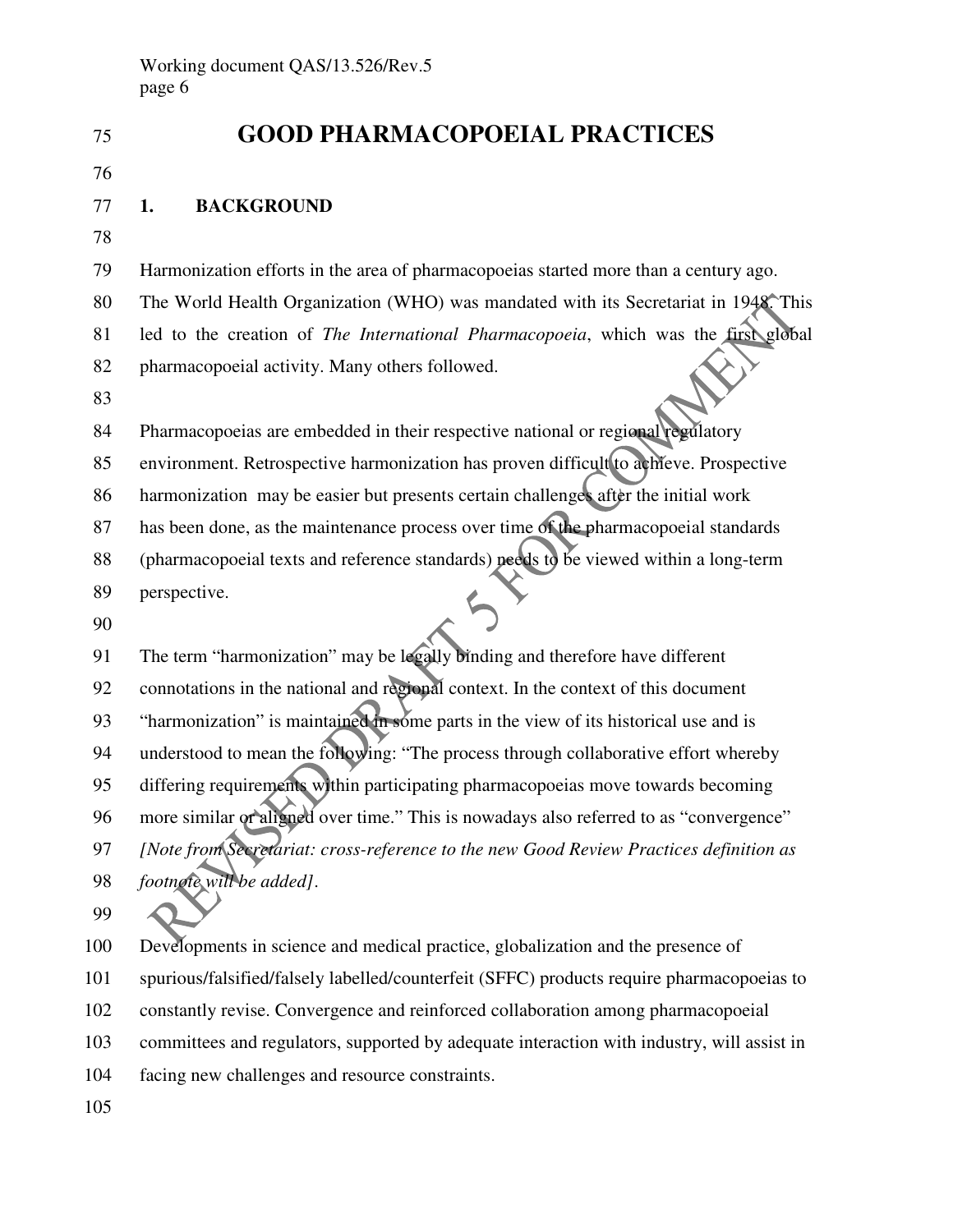| 106 | A first initiative to reopen the discussion on international harmonization of quality |
|-----|---------------------------------------------------------------------------------------|
| 107 | control specifications on a global scale was taken in a side meeting of the 10th      |
| 108 | International Conference of Drug Regulatory Authorities (ICDRA) entitled:             |
| 109 | "Pharmacopoeial Specifications – Need for a Worldwide Approach?" in Hong Kong on      |
| 110 | 24 June 2002. This further led to discussions among regulators during the 11th ICDRA  |
| 111 | meeting held in Madrid in 2004.                                                       |
| 112 |                                                                                       |
| 113 | Other international events during the following years enabled discussions with and    |
| 114 | among pharmacopoeias on this topic.                                                   |
| 115 |                                                                                       |
| 116 | In 2012 a series of meetings and events focused on and reopened this debate worldwide |
| 117 | among the pharmacopoeias and their stakeholders. These events included:               |
| 118 |                                                                                       |
| 119 | 28 February-2 March 2012: the first international meeting of world                    |
| 120 | pharmacopoeias held at WHO, Geneva, Switzerland;                                      |
| 121 |                                                                                       |
| 122 | 7-8 October 2012: joint FIP-WHO Conference during the FIP Centennial                  |
| 123 | Congress, Amsterdam, Netherlands;                                                     |
| 124 |                                                                                       |
| 125 | 9-12 October 2012: forty-seventh meeting of the WHO Expert Committee on               |
| 126 | Specifications for Pharmaceutical Preparations, Amsterdam, Netherlands;               |
| 127 |                                                                                       |
| 128 | 21-22 October 2012: pre-ICDRA meeting on <i>Quality of medicines in a</i>             |
| 129 | globalized world: focus on active pharmaceutical ingredients, Tallinn,                |
| 130 | Estonia;                                                                              |
| 131 |                                                                                       |
| 132 | 23-26 October 2012: 15th International Conference of Drug Regulatory                  |
| 133 | Authorities (ICDRA), Tallinn, Estonia.                                                |
| 134 |                                                                                       |
| 135 | The main emerging suggestion from all these events was the development of good        |
| 136 | pharmacopoeial practices to favour harmonization/convergence facilitated by WHO.      |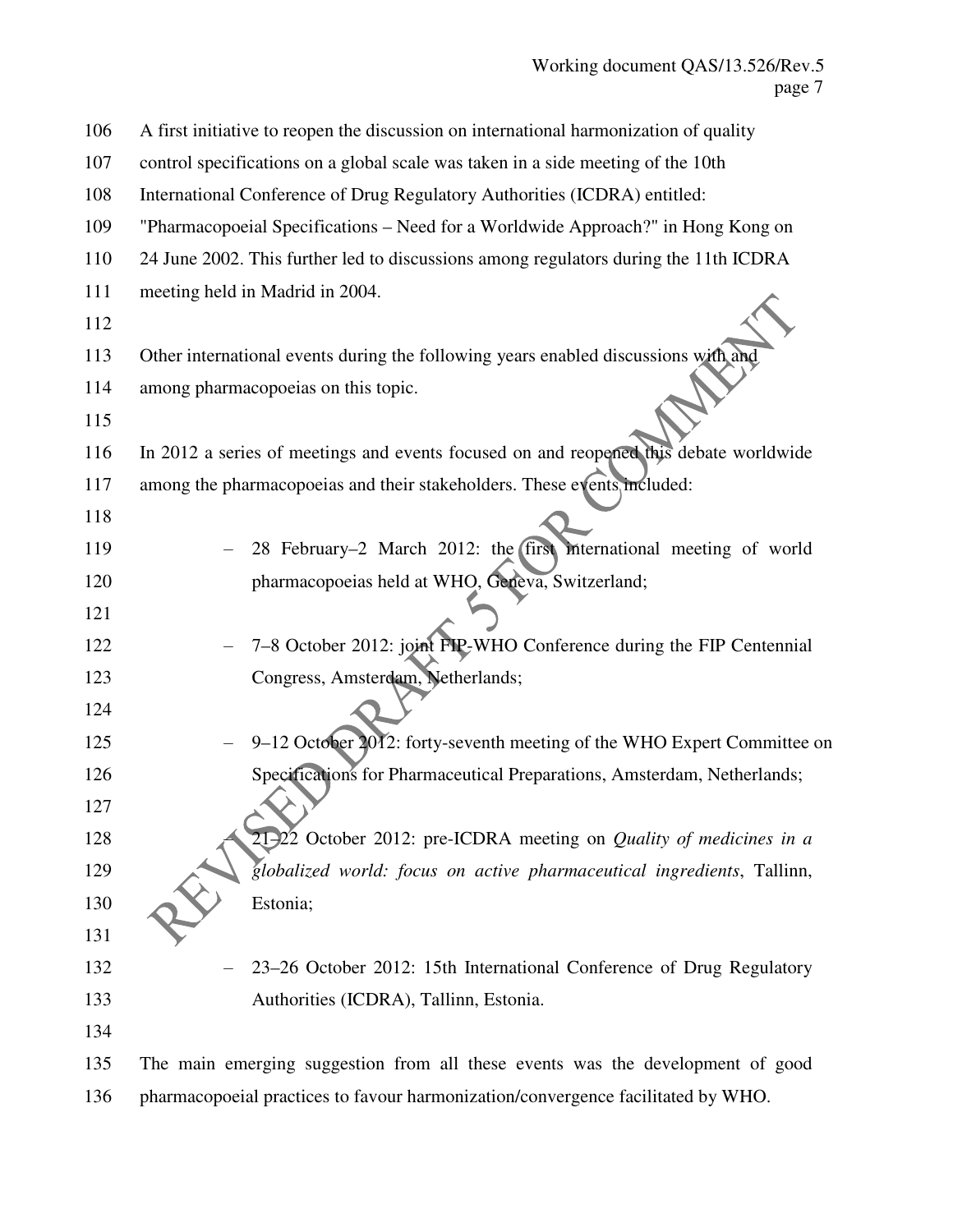138 A number of pharmacopoeias agreed to participate in an initial drafting group.

139

137

140 It was agreed to develop the good pharmacopoeial practices under the auspices of the 141 WHO Expert Committee on Specifications for Pharmaceutical Preparations, benefiting 142 from its well-established international standard-setting processes and procedures. These 143 processes include an international wide consultation process, which enables participation 144 of all stakeholders and users in the development process. The final guidance would then 145 be presented, in line with the procedure, to WHO's 194 Member States and 146 pharmacopoeial authorities.

- 147
- 148 2. **PURPOSE OF GOOD PHARMACOPOEIAL PRACTICES**
- 149

150 The primary objective of the *WHO Good Pharmacopoeial Practices* (GPhP) guidance is 151 to converge approaches and policies in establishing pharmacopoeial standards, which will 152 support regulatory authorities in controlling the quality of pharmaceutical ingredients, 153 their finished products and other materials and will provide a tool by which the user or 154 procurer can make an independent judgement regarding quality, thus safeguarding the 155 health of the public.

156

157 GPhP describes a set of principles that provides guidance for national pharmacopoeial 158 authorities (NPAs) and regional pharmacopoeial authorities (RPAs) which facilitates the 159 appropriate design, development, maintenance, publishing and distribution of 160 pharmacopoeial standards.

161

# 162 **3. BENEFITS OF GOOD PHARMACOPOEIAL PRACTICES**

163

164 GPhP is designed to facilitate collaboration among pharmacopoeias leading to 165 possibilities for work sharing, harmonization/convergence of standards, and the 166 recognition of published standards between NPAs and RPAs), increasing access to and 167 availability of affordable, quality medicines.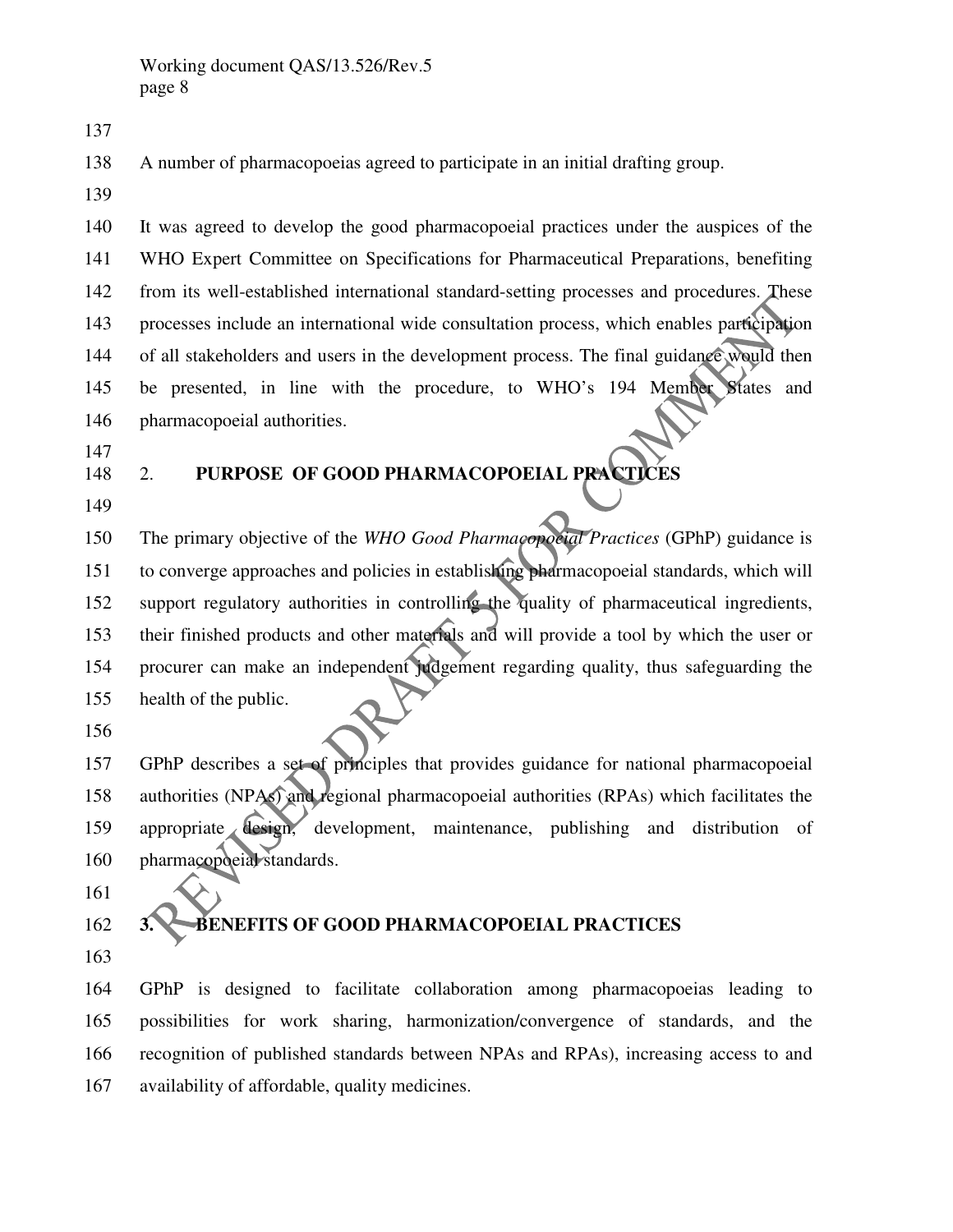168 169 In addition to the above the establishment of GPhP may result in the following: 170 171 - strengthening of global pharmacopoeial cooperation; 172 - providing stakeholders with a better understanding of how pharmacopoeial 173 standards are developed and maintained in a transparent manner; 174 - improving cooperation between NPAs/RPAs and stakeholders (e.g. regulators, 175 industry) with a view to facilitating the global harmonization/convergence of 176 pharmacopoeial standards, to reduce duplication of work. 177 178 Pharmacopoeial standards that are developed following GPhP can be relied upon for 179 adequately validated analytical procedures and suitable reference standards for assessing 180 conformity of pharmacopoeial requirements and to assure access to affordable, safe, 181 effective and high-quality medicines. Adherence to GPhP can foster exchanges, work 182 sharing and acceptance of monographs among pharmacopoeias. 183 184 GPhP should ultimately enable convergence and harmonization of pharmacopoeial 185 standards. 186 187 **4. IMPLEMENTATION** 188 189 While the implementation of the GPhP by NPAs and RPAs is voluntary it is 190 recommended and encouraged, as a high level of participation will result in greater 191 benefit to the stakeholders and ultimately to patients. 192 193 **5. MONOGRAPH DEVELOPMENT** 194 195 Development of a monograph requires consideration of information and candidate 196 materials. This information may come from, e.g. donors, literature, various publicly 197 available material, from other pharmacopoeias or may be generated within the laboratory 198 resources of a pharmacopoeia. The draft text should be displayed for public comments.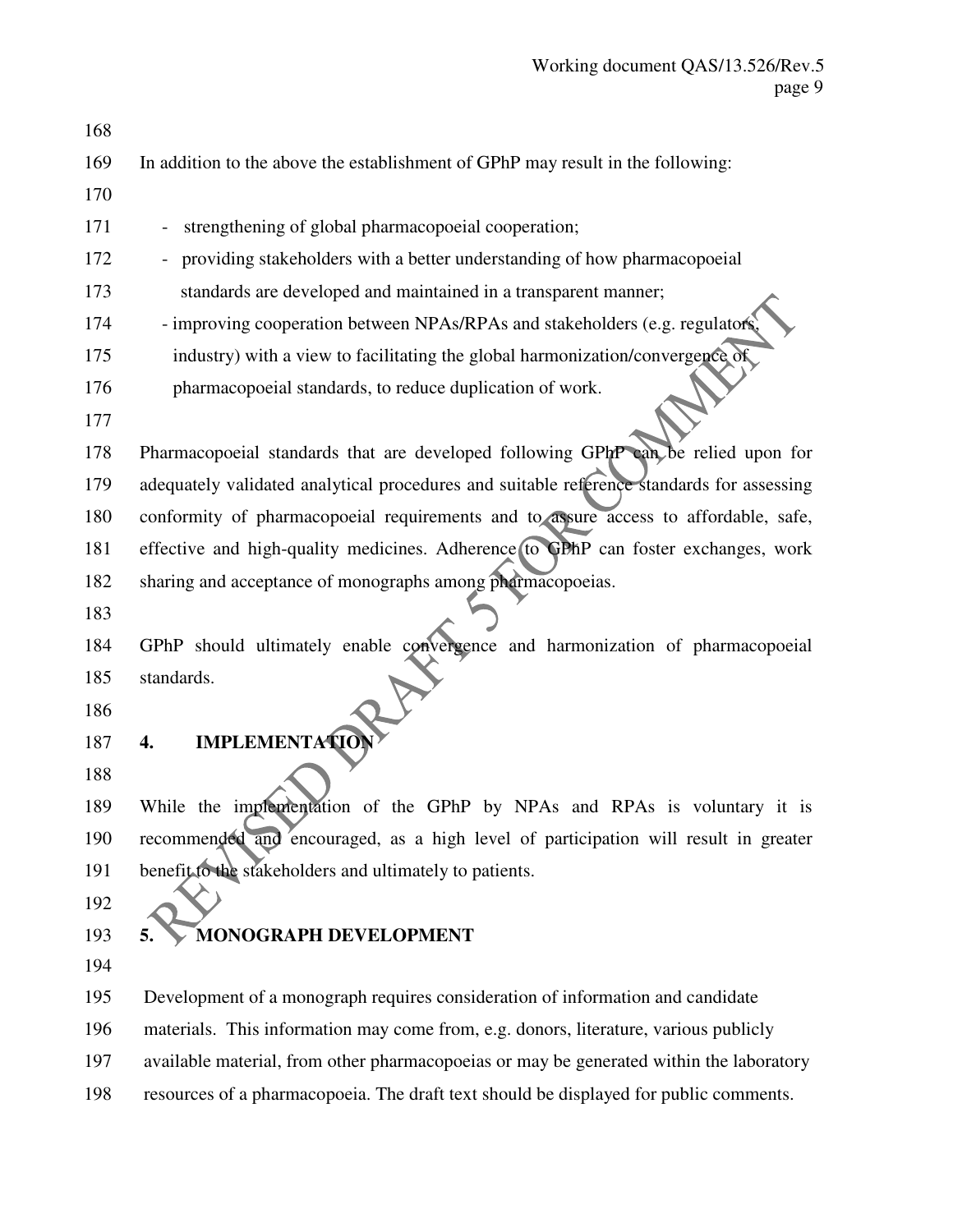200 Pharmacopoeias are encouraged to conform where possible to the work of harmonization 201 bodies and initiatives towards convergence (e.g. WHO, International Conference on 202 Harmonisation (ICH) and Pharmacopoeial Discussion Group (PDG). 203 204 **5.1 General considerations**  205 206 Pharmacopoeial monographs generally cover chemical, biological and herbal medicines 207 and their ingredients approved by national regulatory authorities and/or otherwise legally 208 marketed within a national or regional sphere of control. Some pharmacopoeias also 209 include standards for, e.g. medical devices, nutritional ingredients and products. 210 211 Specifications in pharmacopoeias are one facet of the overall control of the quality of 212 finished pharmaceutical products (FPP) and their constituents (components, ingredients). 213 Monographs provide publicly-available standards that a product or a component of a 214 product is expected to meet at any time during its period of use. Thus, a substance should 215 be able to demonstrate compliance with a pharmacopoeial monograph up to the point at 216 which it is used to prepare a finished dosage form. An FPP should demonstrate 217 compliance with a monograph, if available, throughout its shelf-life. Pharmacopoeial 218 specifications are used within pharmaceutical product marketing authorization systems 219 and by manufacturers, suppliers, purchasers and those acting on behalf of patients. 220 221 Before the process of writing a monograph can begin, it is important to consider the tests 222 that are required to demonstrate the quality of a given substance or pharmaceutical 223 product; specifications that favour one manufacturer to the exclusion of others should be 224 avoided.

225

199

226 For example, the ICH guidelines Q6A (*Specifications: test procedures and acceptance* 

227 *criteria for new drug substances and new drug products: chemical substances*) could be

228 used as a basis. Whenever possible, the specifications should be applied consistently in

229 monographs across all participating pharmacopoeias. For example, certain regions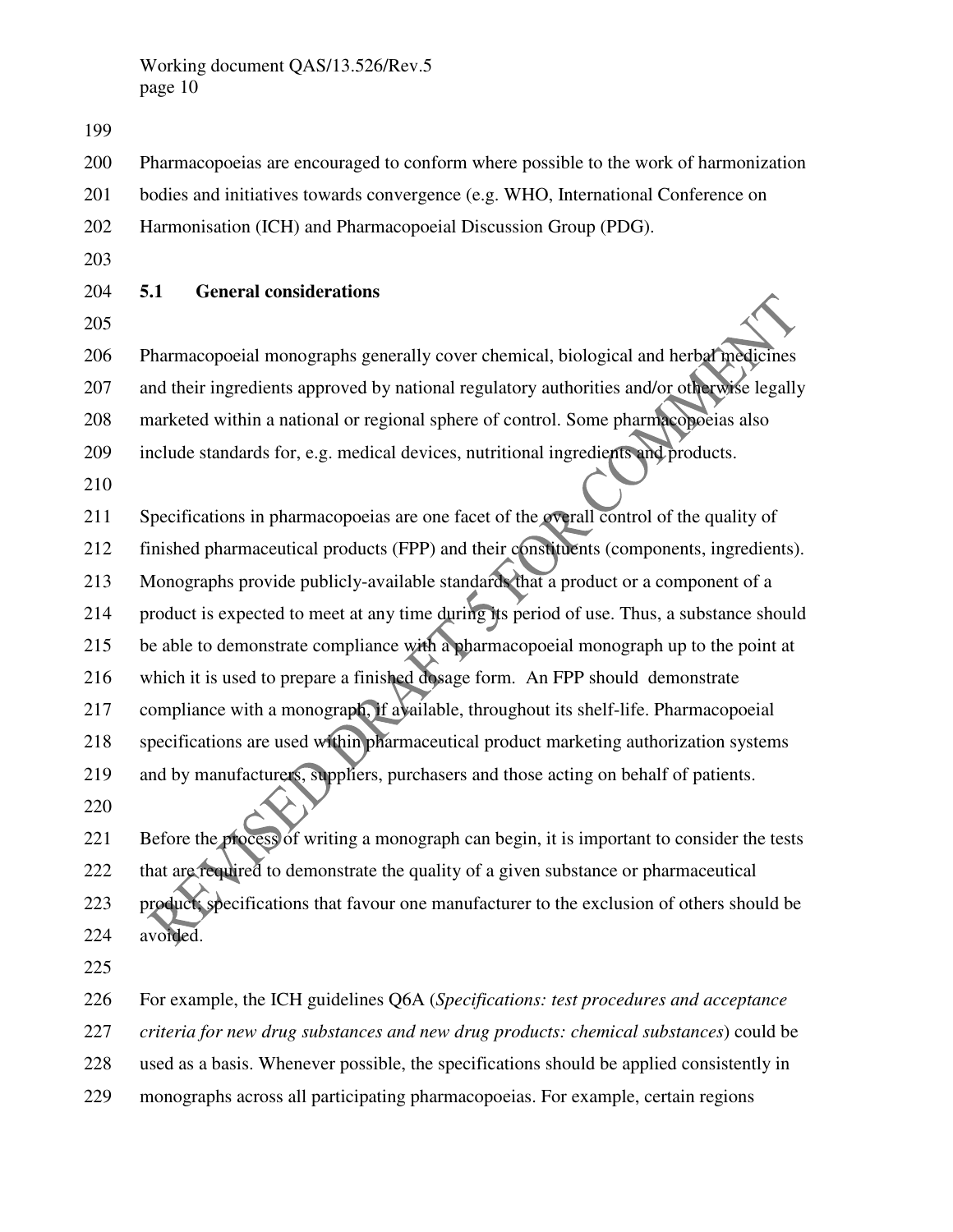230 specify compliance with manufacturing-based testing (usually measures of the physical 231 or physicochemical acceptability) in the specific monograph, while others incorporate 232 these requirements in General monographs for a particular pharmaceutical product. 233 234 Additional tests might be added by NRAs and RPAs depending on, e.g. national/regional 235 regulations. 236 237 Monographs set forth an article's nonproprietary name, definition, specification and may 238 include other requirements such as packaging and storage. The specification consists of 239 tests, procedures and acceptance criteria that define quality aspects as to the identity, 240 strength and purity of the monographed material.. Pharmacopoeial monographs provide 241 an important tool for assurance of the quality and safety of marketed pharmaceutical 242 ingredients and products through testing of their quality. 243 244 Pharmacopoeial standards allow independent testing and are a critical part of the "safety 245 net" of standards that help ensure the quality, safety and efficacy of medicines. They are 246 closely allied with good manufacturing practice (GMP) standards, which are process 247 standards. 248 249 Pharmacopoeial monograph procedures often call for suitable reference standards. 250 251 *5.1.1 General principles* 252 253 **Pharmacopoeial standards should be available for medicines and their** 254 ingredients and associated materials. They are usually based on the shelf-life 255 specifications approved by regulatory authorities *[\*add footnote: In the case of*  256 The International Pharmacopoeia *specifications are developed for those medicines*  257 *included in The Essential Medicines List (EML) and those that are of major*  258 *public health interest, including, e.g. those that are on the Expression of interest*  259 *(EOI) for prequalification by WHO]* or on the specifications provided by 260 manufacturers of unlicensed products.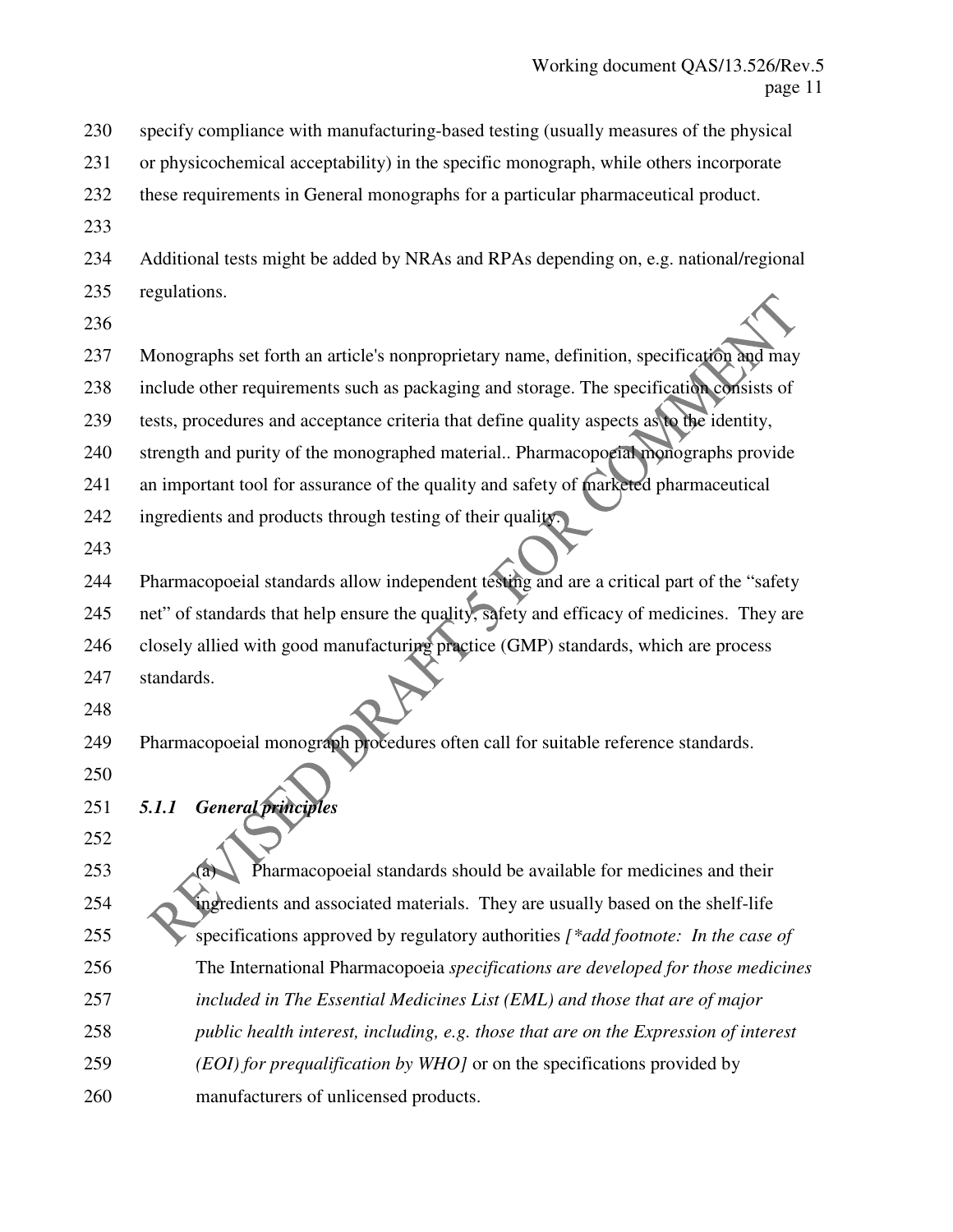| 262 | (b) The monographs may employ various validated analytical procedures for the tests          |
|-----|----------------------------------------------------------------------------------------------|
| 263 | that are feasible to be performed and a trained and experienced analyst could perform        |
| 264 | without any repetition or development of new procedure. The validation of analytical         |
| 265 | procedures described in monographs should comply with the requirements as laid               |
| 266 | down, for example, in the WHO [ Ref: Supplementary guidelines on good                        |
| 267 | manufacturing practices: validation, Appendix 4 on Analytical method validation, in          |
| 268 | WHO Technical Report Series, No. 937, 2006, Annex 4] and ICH guidelines [Ref:                |
| 269 | (Q2R1) "Validation of Analytical Procedures: Text and Methodology'].                         |
| 270 |                                                                                              |
| 271 | (c) Pharmacopoeial standards are public standards that are science-based and data-           |
| 272 | driven and based on sound analytical measurement and accompanying validation data.           |
| 273 |                                                                                              |
| 274 | (d) A pharmacopoeia's core mission is to protect public health by creating and               |
| 275 | making available public standards to help ensure the quality of medicines.                   |
| 276 |                                                                                              |
| 277 | Pharmacopoeias respect the intellectual property of donors and recognize the importance      |
| 278 | of maintaining the confidentiality of proprietary third-party information. Pharmacopoeias    |
| 279 | endeavour to work collaboratively with manufacturers and regulators and other                |
| 280 | stakeholders in the development of public standards.                                         |
| 281 |                                                                                              |
| 282 | <b>Adoption of pharmacopoeial standards</b><br>5.1.2                                         |
| 283 |                                                                                              |
| 284 | Text in a pharmacopoeial monograph and general chapter is approved by an<br>(a)              |
| 285 | expert body of the pharmacopoeia, following publicly available rules and procedures,         |
| 286 | including public consultation and applicable conflict of interest and confidentiality rules. |
| 287 |                                                                                              |
| 288 | Reference standards cited in a monograph and/or their compendial uses also are<br>(b)        |
| 289 | approved by a pharmacopoeial expert body.                                                    |
| 290 |                                                                                              |
|     |                                                                                              |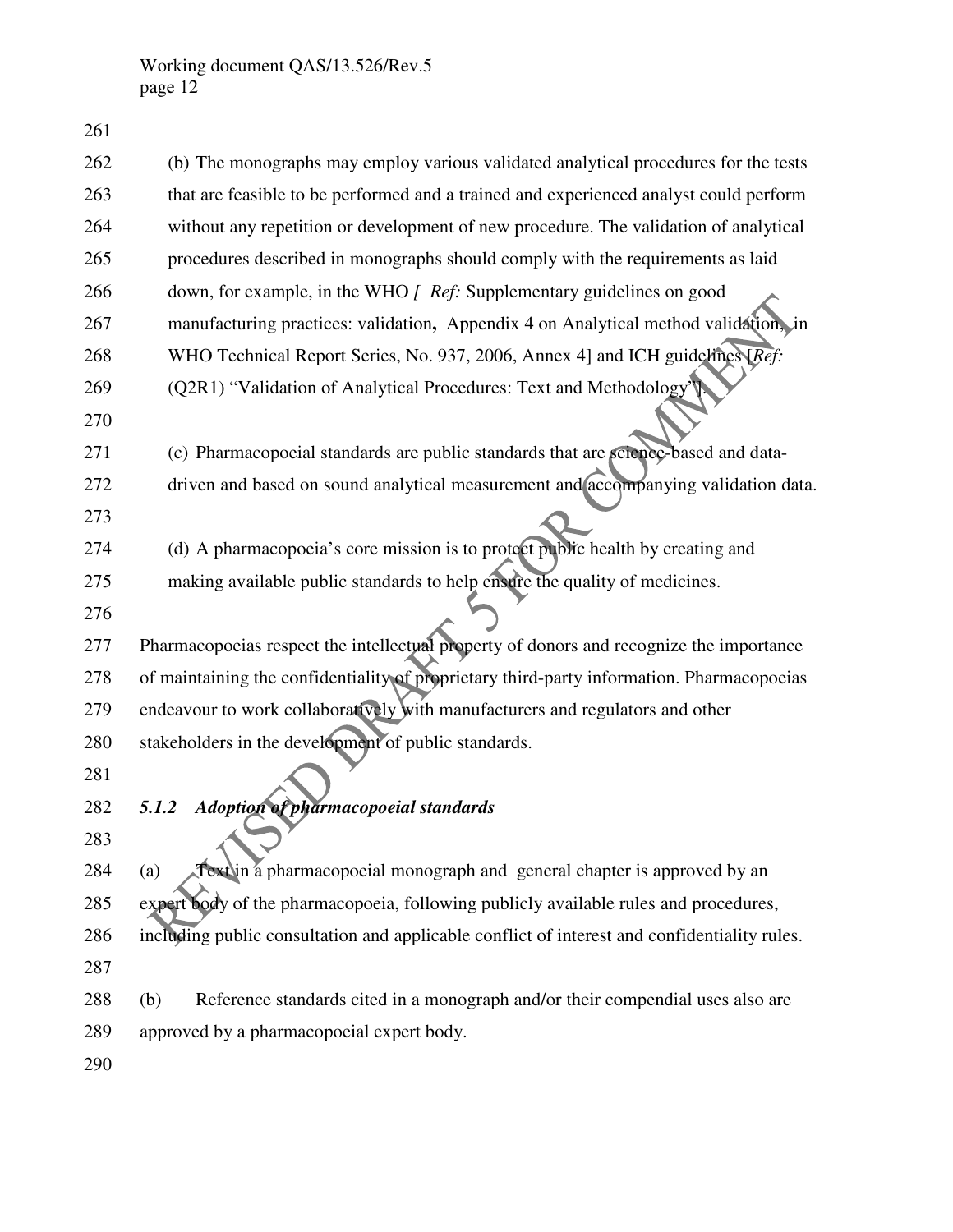| 291 | 5.1.3 |       | <b>Open and transparent process</b>                                                       |
|-----|-------|-------|-------------------------------------------------------------------------------------------|
| 292 |       |       |                                                                                           |
| 293 |       |       | Pharmacopoeias ensure openness and transparency throughout the development of             |
| 294 |       |       | pharmacopoeial standards, which includes:                                                 |
| 295 |       |       |                                                                                           |
| 296 |       | (i)   | engaging stakeholders in the routine development and revision of                          |
| 297 |       |       | pharmacopoeial standards through adequate and timely public notice and                    |
| 298 |       |       | comment;                                                                                  |
| 299 |       | (ii)  | inviting the participation of stakeholders, especially when the discussion                |
| 300 |       |       | has impact on the access to medicines;                                                    |
| 301 |       | (iii) | engaging stakeholders in the accelerated development and revision of                      |
| 302 |       |       | standards to address major public health concerns;                                        |
| 303 |       | (iv)  | timely inclusion of strategic monographs that address major public health                 |
| 304 |       |       | demands;                                                                                  |
| 305 |       | (v)   | rapid correction of errors published in compendial text, when necessary;                  |
| 306 |       | (vi)  | timely and appropriate revision and/or withdrawal of compendial                           |
| 307 |       |       | standards, when necessary. The legal status of monographs that have been                  |
| 308 |       |       | withdrawn will depend on the national regulatory framework.                               |
| 309 |       |       |                                                                                           |
| 310 | 5.1.4 |       | <b>Continuous revision</b>                                                                |
| 311 |       |       |                                                                                           |
| 312 |       |       | Pharmacopoeial standards are in a continuous revision process to ensure that they are     |
| 313 |       |       | based on current scientific knowledge.                                                    |
| 314 |       |       |                                                                                           |
| 315 | 5.1   |       | <b>Harmonization</b>                                                                      |
| 316 |       |       |                                                                                           |
| 317 |       |       | Pharmacopoeias should harmonize standards wherever possible, through monographs and       |
| 318 |       |       | general chapters. Harmonization may occur through several processes including, but not    |
| 319 |       |       | limited to: adoption/adaptation of existing standards; revision of a standard between two |

320 or more pharmacopoeias (bilateral or multilateral harmonization); development of a new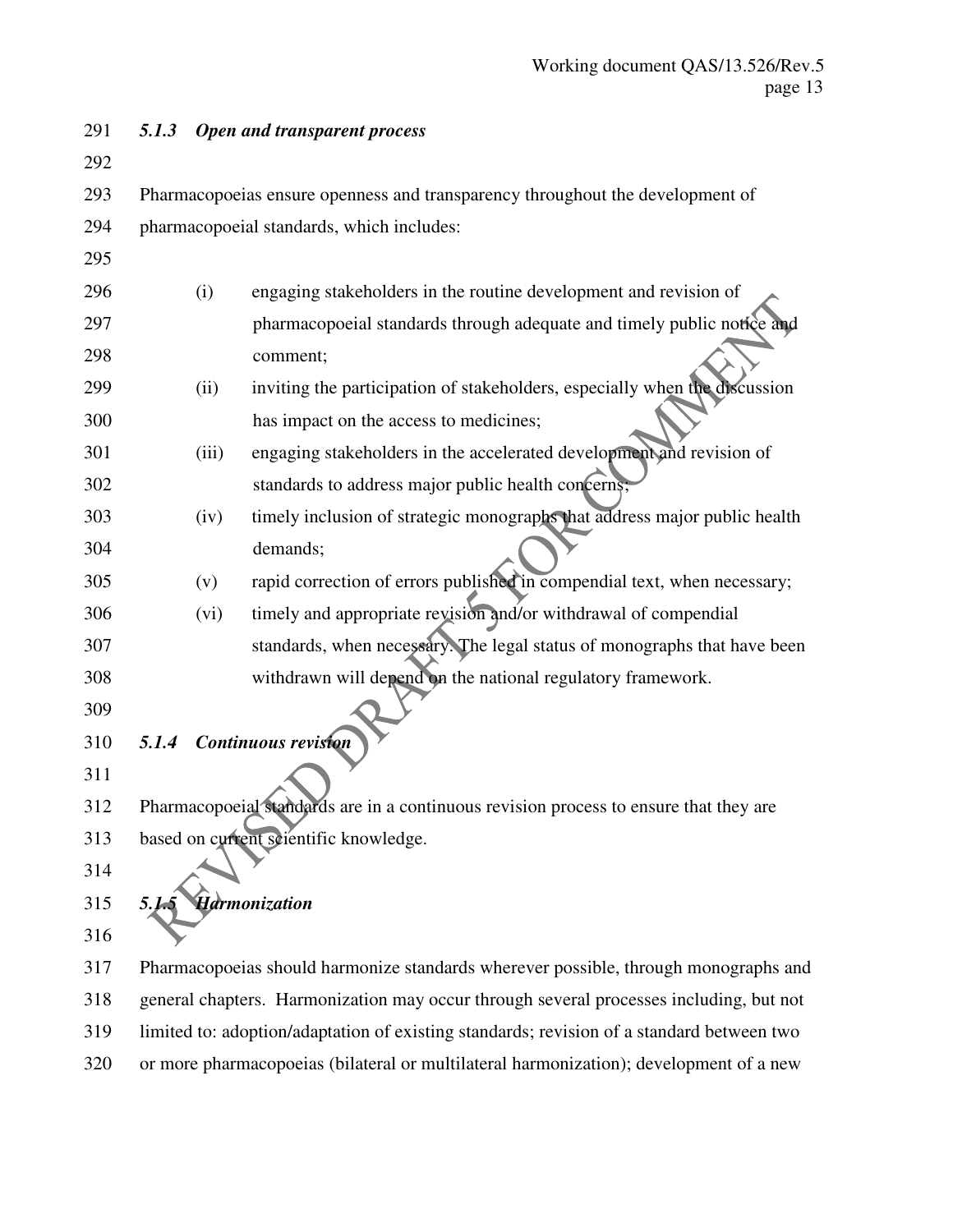- 321 standard through coordinated consideration (prospective harmonization); revision or
- 322 creation of standards through a coordinating body (e.g. PDG); or other approaches.
- 323

324 *5.1.6 Legal recognition* 

- 325
- 326 Pharmacopoeial monographs may acquire legal status and then become subject to
- 327 enforcement depending on applicable national or regional requirements.
- 328
- 329 *5.1.7 Compliance with a pharmacopoeial monograph*
- 330

331 Any substance or product subject to a monograph must comply with all of the mandatory 332 requirements within the pharmacopoeia throughout its period of use or shelf-life.

333

334 The assays and tests described are the official methods upon which the standards of the 335 pharmacopoeia depend. The analyst may not be precluded from employing alternative 336 methods depending on national and regional legislation. A validation of the alternative 337 analytical procedure should be done to show at least an equivalent performance to the 338 analytical procedure described in the monograph. If an alternative analytical procedure is 339 used, it is necessary to provide a rationale for its inclusion and identify its use (e.g. 340 release, stability testing), validation data and comparative data to that of the analytical 341 procedure described in the monograph, subject to regulatory approval.

- 342
- 343 In case of doubt or dispute the official pharmacopoeia methods prevail and are alone 344 authoritative.
- 345
- 346 *5.1.8 Analytical requirements*
- 347

348 Pharmacopoeial methods and limits are set with the intention that they should be used as 349 compliance requirements and not as requirements to guarantee total quality assurance.

- 350 To achieve maximum benefit from the examination of a product, the recommended
- 351 approach is that, wherever possible, a variety of different analytical techniques should be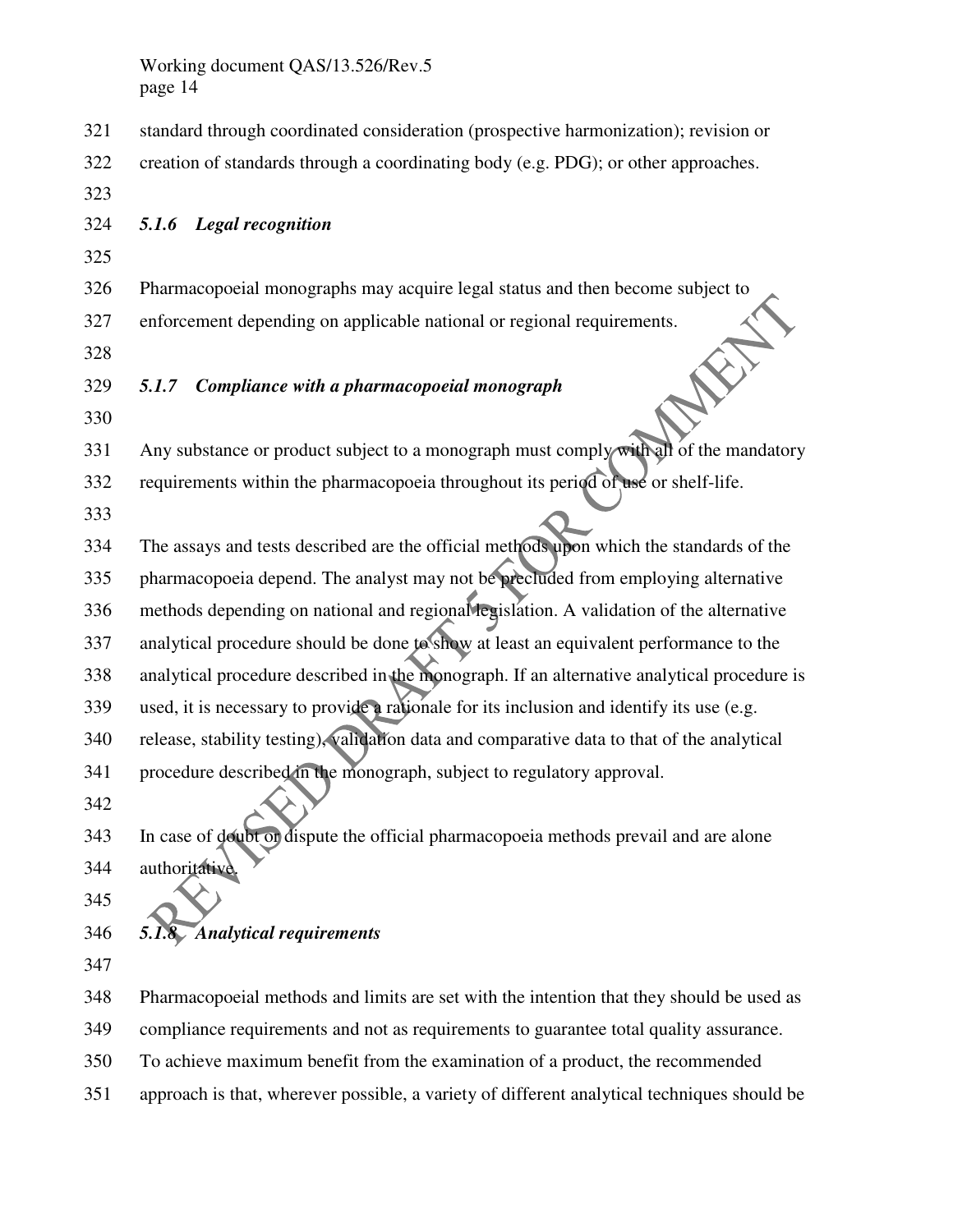352 employed, considering the feasibility and affordability of the methods. As analytical

353 methods become more precise, it will become increasingly possible to combine precision

- 354 with specificity which optimize analytical effort and time.
- 355
- 356 *5.1.9 Acceptance criteria*
- 357

358 Acceptance criteria are numerical limits, ranges or other suitable measures for acceptance 359 of the results of analytical testing to allow determination of pass/fail criteria. Acceptance 360 criteria indicated in a pharmacopoeial monograph allow for analytical error, for 361 unavoidable variations in manufacturing processes and for deviations to an extent 362 considered acceptable under practical storage conditions. They provide standards with 363 which substances or products must comply throughout their shelf-life or period of use. 364 Different acceptance criteria may be required depending on the national or regional

365 regulatory authorities.

366

- 367 **5.2 Technical guidance**
- 368

369 The technical guidance provided in this section shall be considered as the minimal 370 requirements agreed between the participating pharmacopoeias. They do not preclude 371 national or regional pharmacopoeias to supplement such requirements in their 372 monographs due, e.g. to national/regional regulations.

373

# 374 *5.2.1 Monographs for pharmaceutical substances*

375

376 Prior to the preparation of any monograph, it is essential to gather as much information as 377 possible on the substance in question.

378

379 In particular it is necessary to ascertain:

- 380 whether the substance is of natural, synthetic or semi-synthetic origin;
- 381 whether the substance is a mixture or a single entity;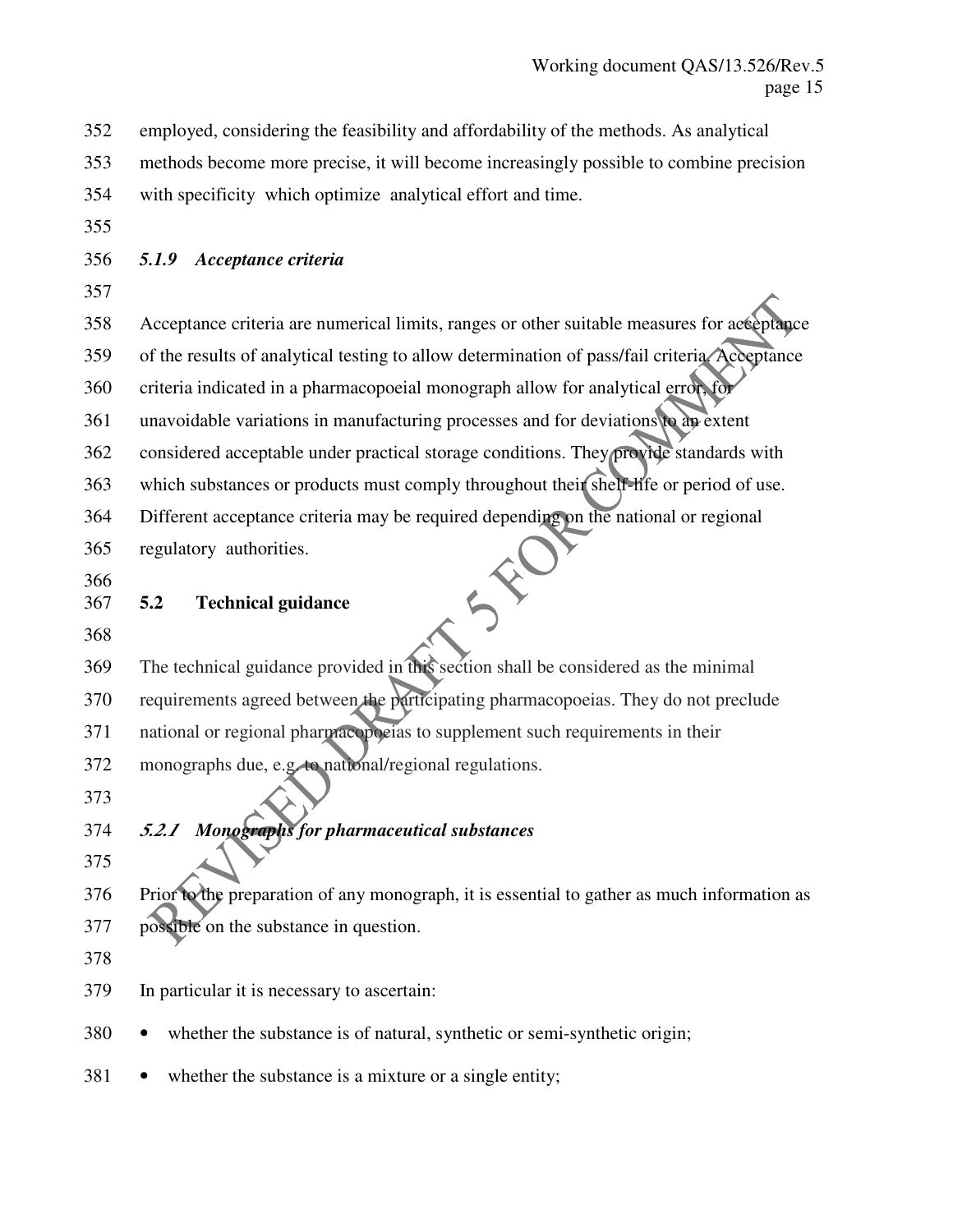- $382$  the method(s) of preparation of the substance;
- 383 intrinsic properties of the substance that contribute to its identity and classification 384 such as solubility or optical rotation;
- 385 whether there are differences in physical form, for example, crystallinity or 386 polymorphism since these properties may affect the behaviour of the substance ;
- 387 whether a single optical isomer (e.g. enantiomer) as well as mixtures of isomers (e.g. E 388 racemate) are available;
- 389 whether anhydrous or different hydrates are available;
- 390 whether different entities (acid, base, salt, etc.) are available.
- 391
- 392 Substances that are to be described in a monograph may be members of a group of very
- 393 similar substances (family).
- 394 A master monograph may be drafted stating the attributes common to all members of the
- 395 family and that can be used to identify single members of the family (family monograph).

#### *5.2.1.1 Monograph title*

- 396 The International Nonproprietary Name (INN) or modified INN (INNM) established by 397 WHO should be considered for use wherever it is available, while recognizing that 398 individual pharmacopoeias may apply their own nomenclature policies.
- 399

### *5.2.1.2 General information to define the pharmaceutical substance*

- 400 A pharmacopoeial monograph includes information regarding the pharmaceutical 401 **substance**, such as:
- 402 graphic formula. The recommendations of WHO on the drawing of structures 403 should be followed;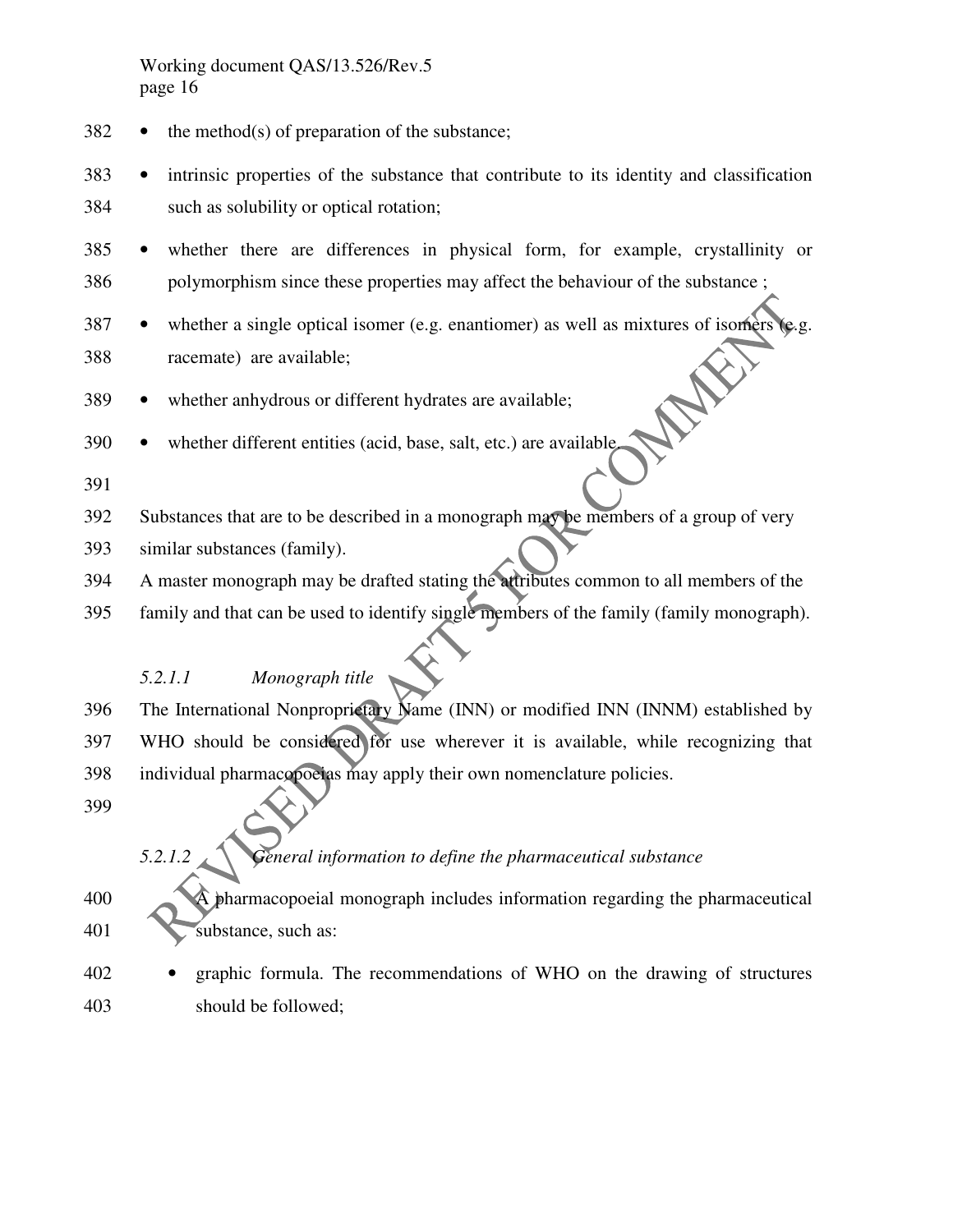- 404 empirical/molecular formula and relative molecular mass. The latter is calculated 405 based on the figures of the International Table of Relative Atomic Masses 406 considering where appropriate the degree of hydration;
- 407 Chemical Abstracts Service (CAS) registry number, if available;
- 408 chemical name.
- 409
- 410 This implies, but is not limited to, investigating in particular:
- 411 the possible existence of isomers so as to be able to specify which isomer is used 412 or, otherwise, to state that the product is a mixture of isomers;
- 413 in the case of an optical isomer, the absolute configuration is given by the *R*/*S* 414 system at the asymmetrical centre(s) or any other appropriate system (e.g. for 415 carbohydrates and amino acids);
- 416 ascertaining the state of hydration or solvation by an appropriate technique, so as 417 to distinguish clearly between the well-defined hydrates and solvates and the 418 products that contain variable quantities of solvent(s). As regards the former, 419 water or solvent content ranges are specified but for the latter only a maximum 420 content is given. When a substance exists both in a non-hydrate or solvent-free 421 form and in the form of (a) hydrate(s) or (a) solvate(s) with different water or 422 solvent contents, and if all these forms are used and can be clearly distinguished, 423 they may be treated as individual substances.
- 424 *5.2.1.2.1 Combinations*
- 425 In therapeutics, more or less well-defined chemical combinations or even mixtures are 426 sometimes used. In such cases, it is necessary to specify precisely each component of the 427 combination or mixture, with its chemical structure and the proportion in which it is 428 present.
- 429 5.2.1.3 Content

430 Assay limits are specified between which the content falls. The content may be also

431 defined in a one-sided manner. The assay limits take account of the precision of the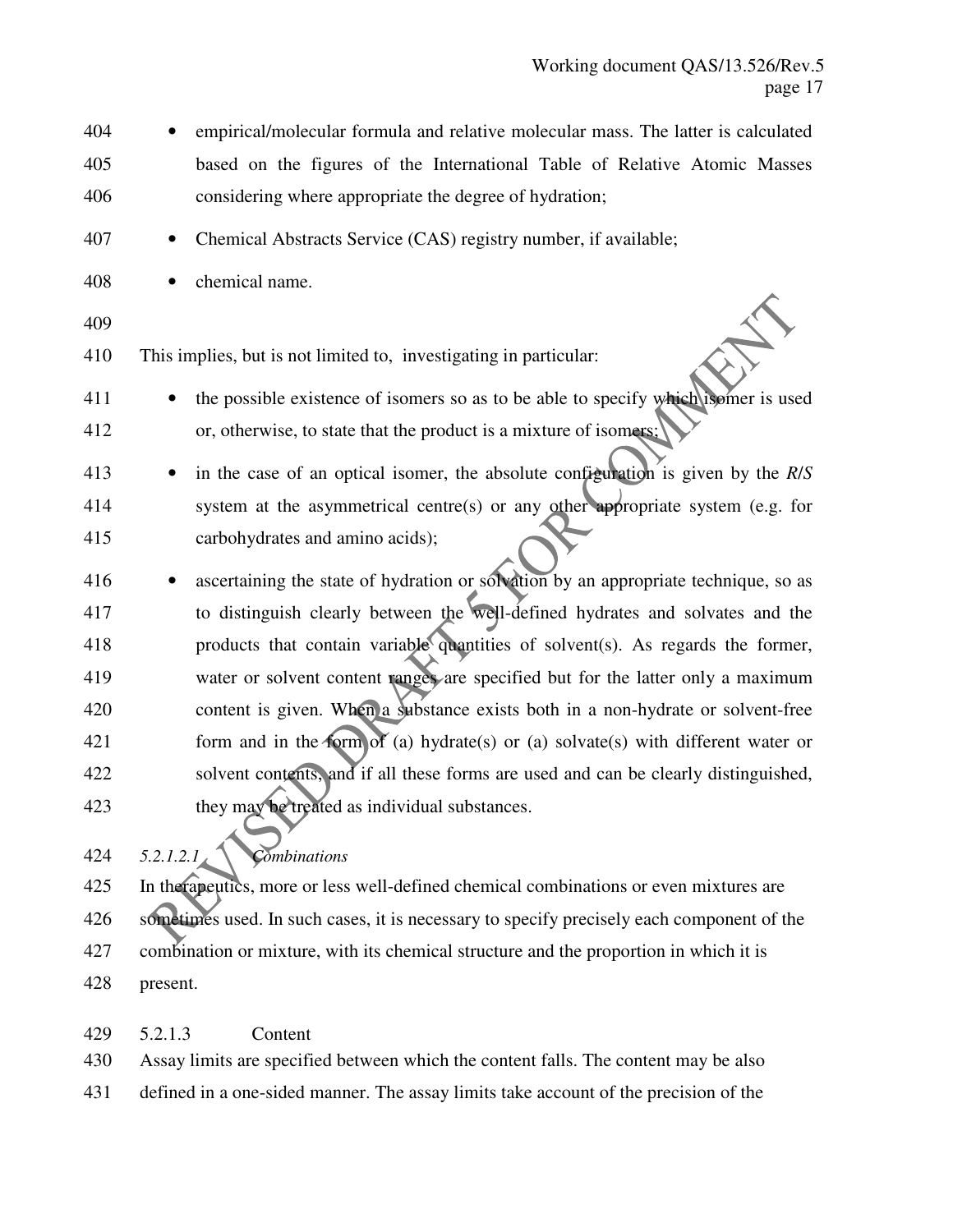- 432 method as well as the acceptable purity of the substance. Assay limits are normally
- 433 expressed with reference to the dried, anhydrous and/or solvent-free substance.
- 434
- 435 In setting these limits for the active ingredient content, account is taken of:
- 436 the method of preparation, which determines the degree of purity that may be 437 reasonably required;
- 438 the precision and accuracy of the analytical method;
- 439 where a separation technique is employed both for the test for related substances 440 and the assay, content limits are set taking into account the maximum permitted 441 amount of impurities and the analytical error;
- 442 the evaluation of the tolerable degree of degradation during storage (since the 443 limits are intended to apply throughout the shelf-life of the substance and not just 444 at the time of testing);
- 445 a sufficient number of experimental results obtained on several batches (at least 446 3), if possible, of different origins and ages.

### *5.2.1.4 Qualitative properties of the pharmaceutical substance*

- 447 The statements under this heading may not be interpreted in a strict sense and are not
- 448 regarded as analytical requirements. Caution statements may be included here.
- 449

450 The principal items that may be referred to are the following:

- 451 appearance;
- 452 solubility;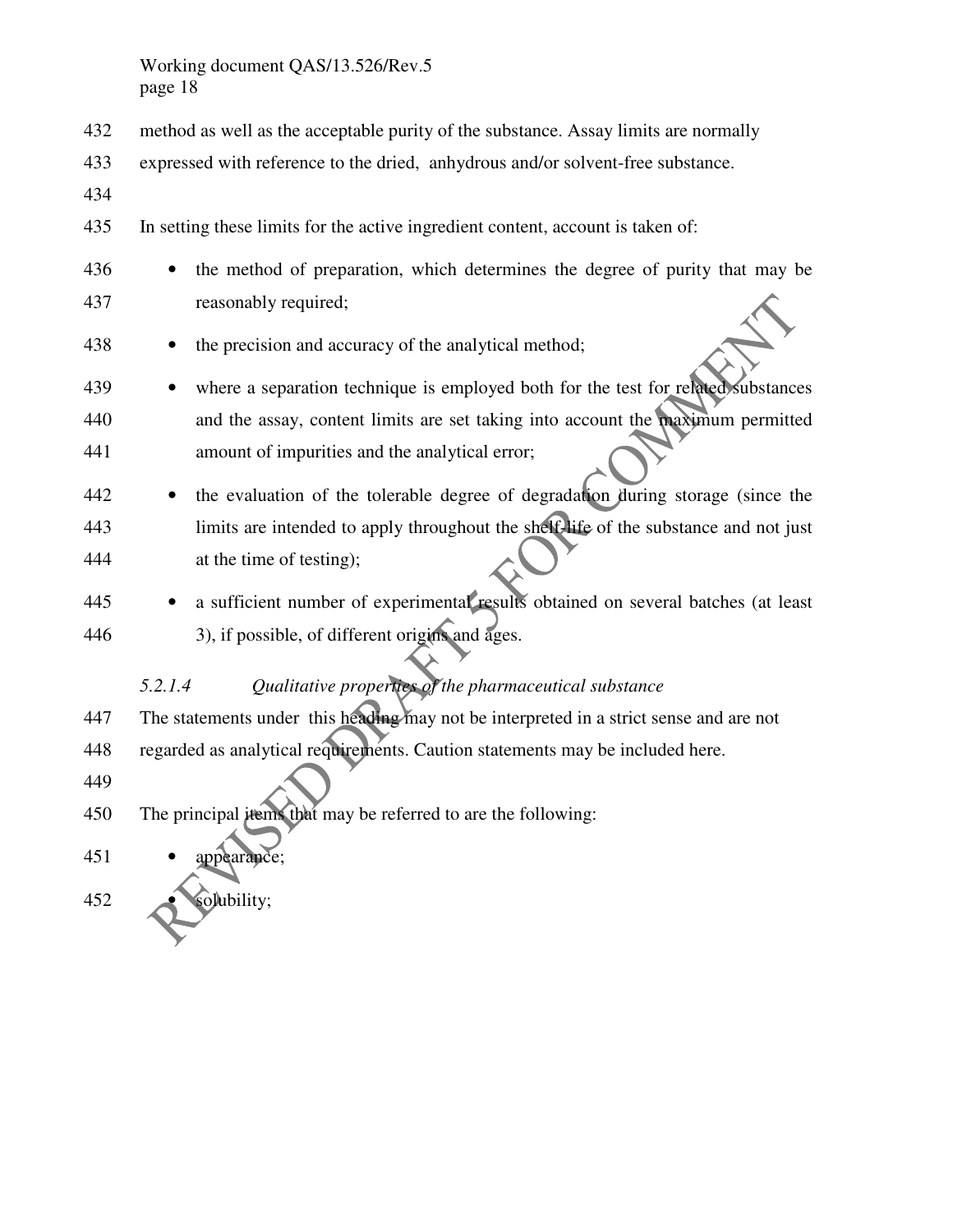- 453 stability factors;
- 454 hygroscopicity;
- 455 solid-state properties;
- 456 other characteristics, as necessary.

#### *5.2.1.5 Identification*

457 The tests given in the identification section are not designed to give a full confirmation of 458 the chemical structure or composition of the substance. They are intended to give 459 confirmation with an acceptable degree of assurance that the substance is the one stated 460 on the label. The physical and/or chemical tests and reactions, when taken together, that 461 enter into the Identification section ensure, as far as possible, specificity. The specificity 462 of the identification should be such that active substances and excipients exhibiting 463 similar structures are distinguished. When an identification series is being investigated, it 464 is desirable that other similar substances, whether or not they are the subject of 465 monographs of the pharmacopoeia, are examined at the same time to ensure that a 466 particular combination of tests within a series will successfully distinguish one similar 467 substance from another. False positive reactions caused by the presence of tolerated 468 impurities are to be avoided. 469

470 Some of the purity tests in a monograph may also be suitable for identification purposes, 471 possibly in a modified form. A system of cross-references to the section(s) can be 472 exploited. This is particularly relevant in cases where distinction between closely related 473 materials depends on properties that are also parameters in purity or composition control. 474 In some cases an organic impurities procedure may be introduced to differentiate the 475 analyte from similar, common, dangerous adulterants.

476

477 In the case of a family monograph, identification of the type of substances may be 478 supplemented by non-specific but discriminating tests to identify individual members of 479 the family.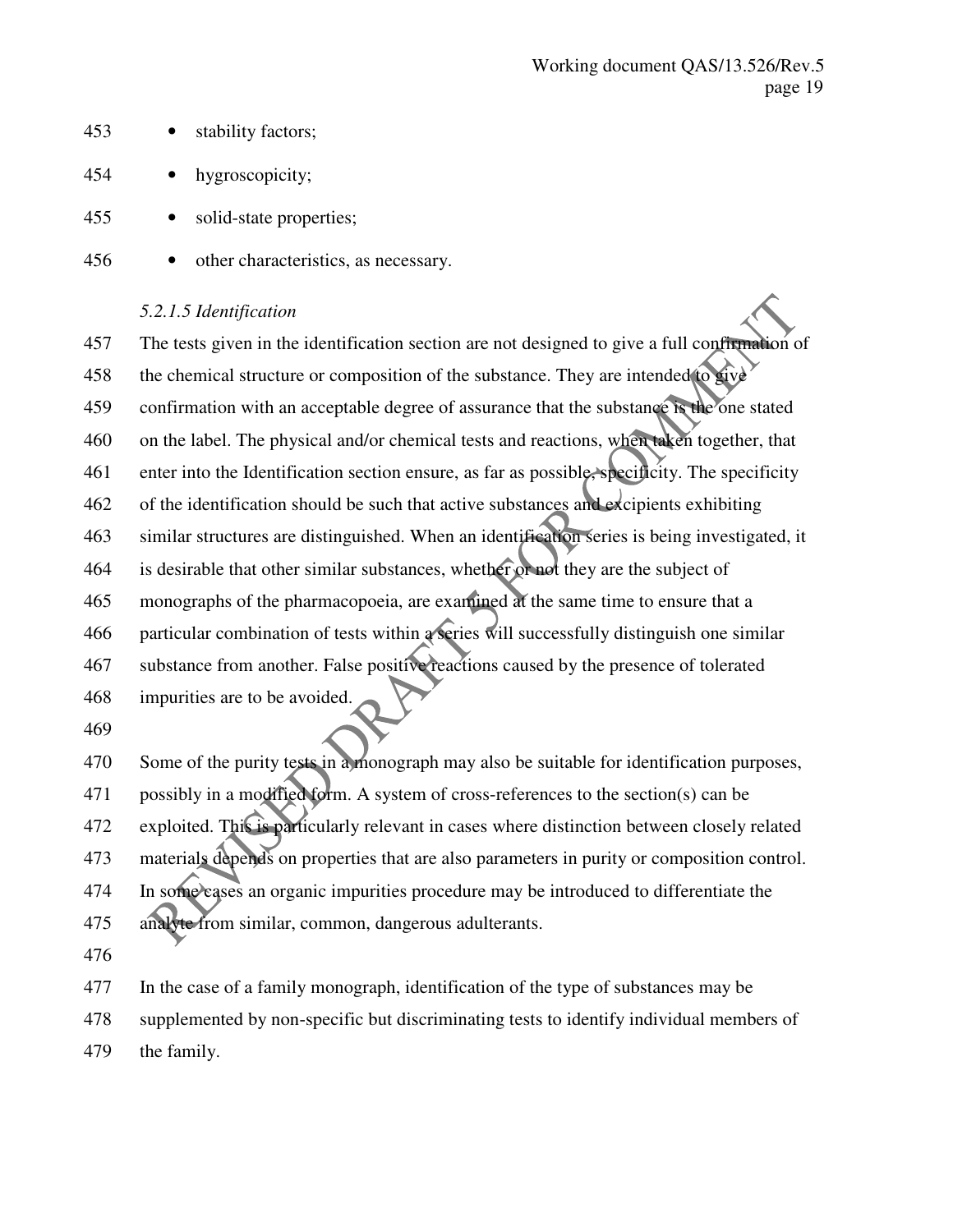#### 480 **5.2.1.6.1 Organic impurities**

- 481 This section is principally directed at limiting impurities in chemical substances.
- 482

483 In the interest of transparency, information may be included on: the impurities controlled

- 484 by a test; the approximate equivalent (percentage, ppm, etc.) of the prescribed limit in
- 485 terms of the defined impurities or class of impurities.
- 486

487 Certain tests may apply to special grades (parenteral, dialysis solutions, etc.) or a test may

488 have a special limit for a particular use: the particular application of a test/limit is

489 indicated within the test.

490

491 Monographs should include tests and acceptance criteria for impurities that are likely to 492 occur in substances used in approved medicinal products, insofar as the necessary 493 information and samples (substance and impurities) are available from the producers. 494 Monographs on organic chemicals usually have a test entitled "Related substances" (or a 495 test with equivalent purpose under a different title), designed to control related organic 496 impurities. Impurities to be controlled include: intermediates and by-products of 497 synthesis, co-extracted substances in products of natural origin, degradation products. 498 Monographs on active pharmaceutical ingredients (APIs) should take account of the 499 principles defined in ICH guideline Q3A (R2) "Impurities in New Drug Substances", or 500 comparable guidelines and follow regulatory decision-making. Products of fermentation 501 and semi-synthetic products derived therefrom, should be limited applying the same 502 principles but be covered by thresholds considered appropriate for these products. The 503 same principle applies to excipients.

504

505 Unusually potent or toxic impurities. In addition to the above-mentioned requirements, 506 impurities that are unusually potent or produce toxic or unexpected pharmacological 507 effects, need to be specifically considered. In this context requirements for genotoxic

- 508 impurities may be followed.
- 509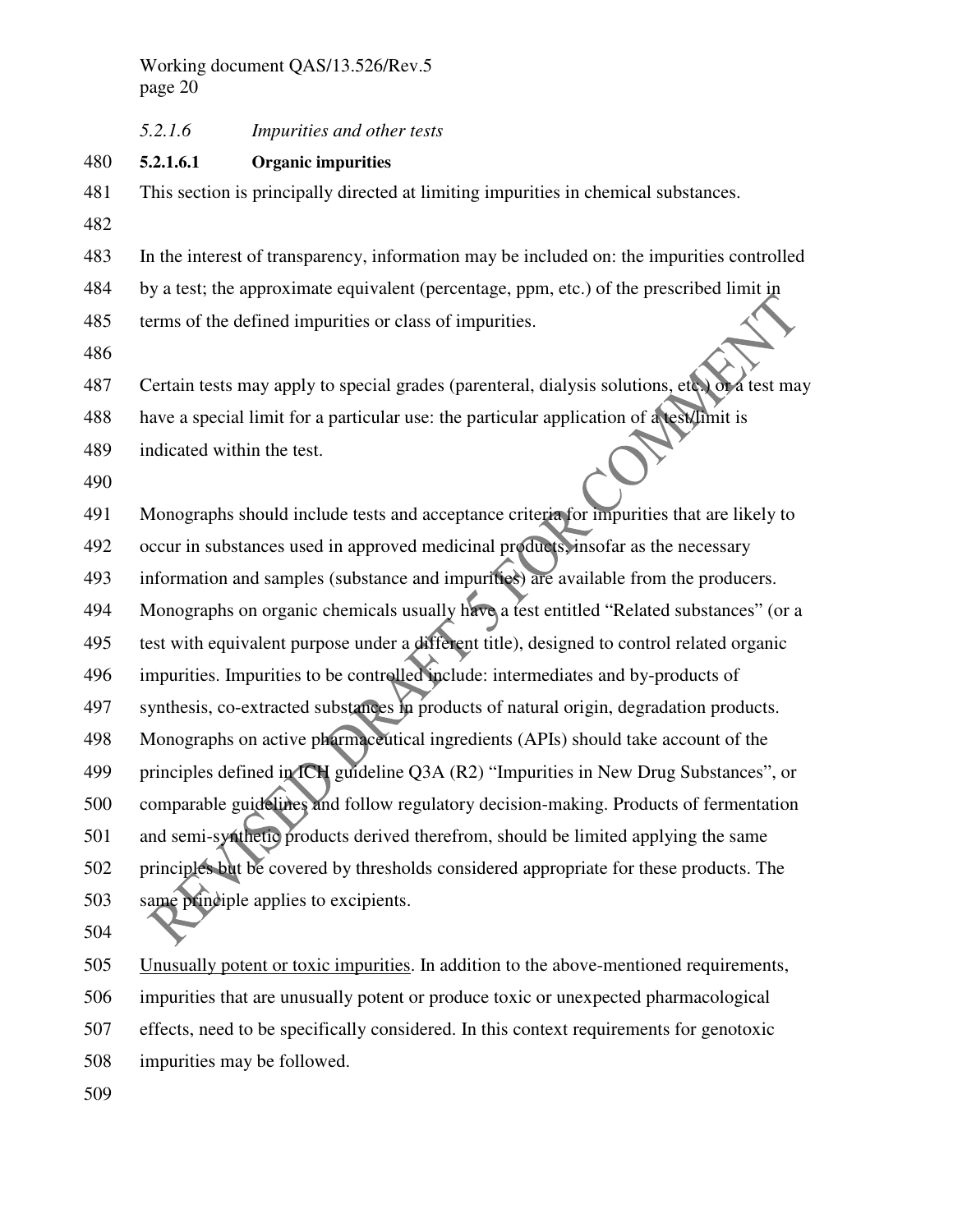- 510 Monographs frequently have to be designed to cover different impurity profiles because
- 511 of the use of different synthetic routes and purification procedures by producers.
- 512
- 513 For pharmacopoeial purposes the objective of a purity test using a separation method will
- 514 usually be the control of impurities derived from one or more known manufacturing
- 515 processes and decomposition routes. However, the experimental conditions are chosen
- 516 for the test, especially the detection system, so as not to make it unnecessarily narrow in
- 517 scope.
- 518
- 519 Monographs should provide a reliable means of locating all specified impurities on the
- 520 chromatogram. Identification of unspecified impurities is necessary if a correction factor
- 521 is to be applied.
- 522 **5.2.1.6.2 Inorganic impurities**
- 523 Inorganic impurities include reagents, ligands and catalysts, elemental impurities,
- 524 inorganic salts and other materials such as filter aids (where relevant).
- 525
- 526 Known impurities, likely to be present, are typically covered by specific tests.

## 527 **5.2.1.6.3 Residual solvents**

- 528 Residual solvents need to be controlled, for example, as outlined in the ICH Guideline 529 Q3C.
- 530 **5.2.1.6.4 Other tests**
- 531 The following tests should be considered, but are not limited to :
- 532 **foreign anions and/or cations;**
- 533 loss on drying;
- 534 semi-micro determination of water (Karl Fischer);
- 535 micro determination of water (coulometric titration);
- 536 sulfated ash/residue on ignition;
- 537 residue on evaporation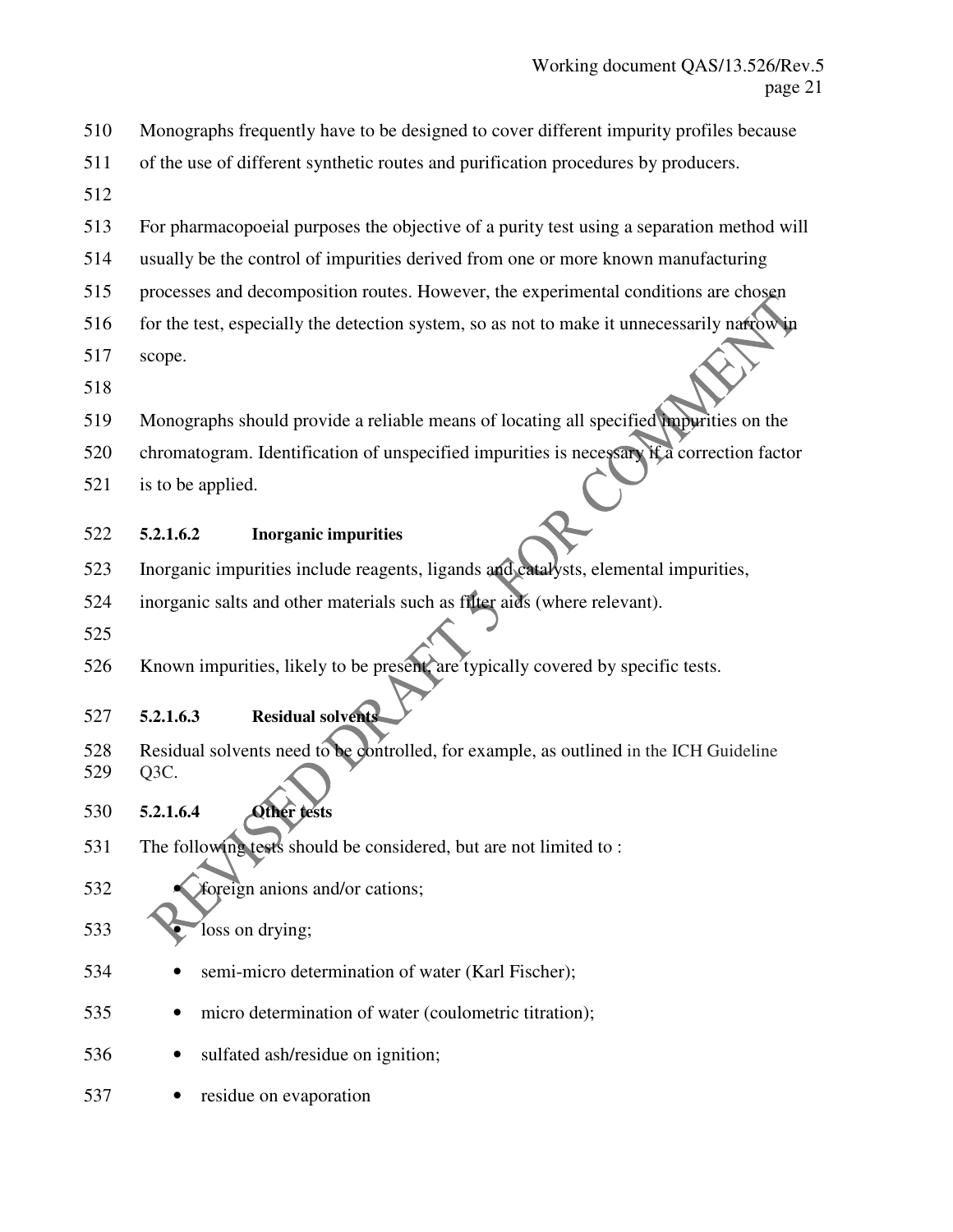| 538               | sterility;                                                                                                                                                             |
|-------------------|------------------------------------------------------------------------------------------------------------------------------------------------------------------------|
| 539               | microbiological purity;                                                                                                                                                |
| 540<br>541        | bacterial endotoxins.                                                                                                                                                  |
|                   | 5.2.1.7<br>Assay                                                                                                                                                       |
| 542               | Assays are included in monographs unless otherwise justified. In certain cases, more than                                                                              |
| 543               | one assay may be necessary when:                                                                                                                                       |
| 544<br>545        | the substance to be examined consists of a combination of two parts that are not<br>necessarily present in absolutely fixed proportions, so that the assay of only one |
| 546               | of the two constituents does not make it possible correctly to determine the                                                                                           |
| 547               | substance as a whole;                                                                                                                                                  |
| 548<br>549<br>550 | the results of the quantitative tests do not fully represent the therapeutic activity,<br>in which case a biological assay is included.                                |
| 551               | In the case of well-defined salts, the assay of only one of the ions, preferably the                                                                                   |
| 552<br>553        | pharmacologically active component, is generally considered sufficient.                                                                                                |
| 554               | <b>Monographs for finished products</b><br>5.2.2                                                                                                                       |
| 555               | 5.2.2.1<br>General monographs                                                                                                                                          |
| 556               | Where General monographs for pharmaceutical forms are prescribed, general tests may                                                                                    |
| 557               | group together those tests that are applied to a specific pharmaceutical form and are not                                                                              |
| 558               | formulation specific; examples of this include uniformity of weight, friability and                                                                                    |
| 559               | disintegration as applied to a tablet or the microbial quality of any finished product (i.e. a                                                                         |
| 560               | test for total aerobic microbial testing). These tests may be included in a general                                                                                    |
| 561               | monograph for a pharmaceutical form, in this example, Tablets, as the test procedures are                                                                              |
| 562               | the same for all tablets.                                                                                                                                              |
| 563               |                                                                                                                                                                        |
|                   |                                                                                                                                                                        |

564 Where prescribed, General monographs include analytical methods and acceptance

565 criteria for all of the general tests required for a given pharmaceutical form.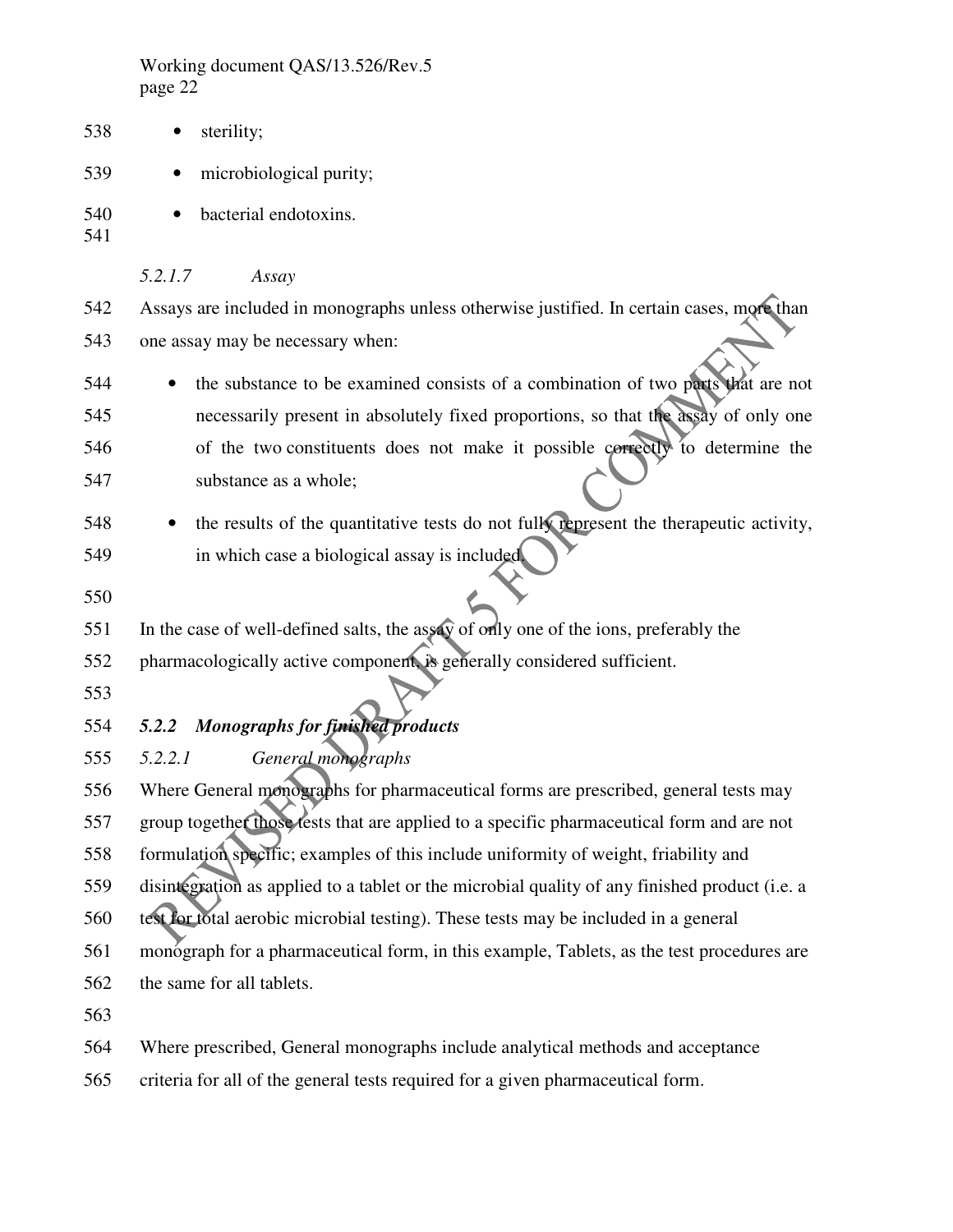| 567 | 5.2.2.2                       | General information to define specific finished product monographs                          |
|-----|-------------------------------|---------------------------------------------------------------------------------------------|
| 568 |                               | Specific tests group together those procedures that are required to provide evidence that a |
| 569 |                               | finished product is of a suitable quality and are specific to a particular pharmaceutical   |
| 570 |                               | dosage form. Examples include identification, related substances assay and dissolution      |
| 571 |                               | (for a finished product tablet monograph). Specific tests are measures of the purity,       |
| 572 |                               | composition and drug release; these tests are dependent on the active substance and         |
| 573 |                               | would be included in a finished product monograph.                                          |
| 574 |                               |                                                                                             |
| 575 | It is necessary to ascertain: |                                                                                             |
| 576 |                               | if the finished product contains a mixture or a single drug substance;                      |
| 577 |                               | whether the synthetic routes of the drug substance(s) used in the available finished        |
| 578 |                               | products are different (the stability profile of the finished products may vary in          |
| 579 |                               | accordance with this parameter);                                                            |
| 580 |                               | if the finished product monograph covers different entities (acid, base, salt, etc.) or     |
| 581 |                               | not, e.g. when this is not possible;                                                        |
| 582 |                               | in case of polymorphism, if the crystallographic form of the entity must be mentioned       |
| 583 |                               | in the finished product monograph; if different dosage strengths are described in one       |
| 584 |                               | finished product monograph.                                                                 |
| 585 |                               |                                                                                             |
| 586 |                               | Monographs for specific finished products include analytical procedures and acceptance      |
| 587 |                               | criteria for tests required for the specific finished product.                              |
| 588 |                               |                                                                                             |
| 589 |                               | The monograph should be split up into the subsections including, but not limited to:        |
| 590 |                               |                                                                                             |
|     | 5.2.2.4.1                     | Monograph title                                                                             |
| 591 |                               | The titles of monographs for finished products combine the appropriate drug substance       |

592 name and pharmaceutical dosage form.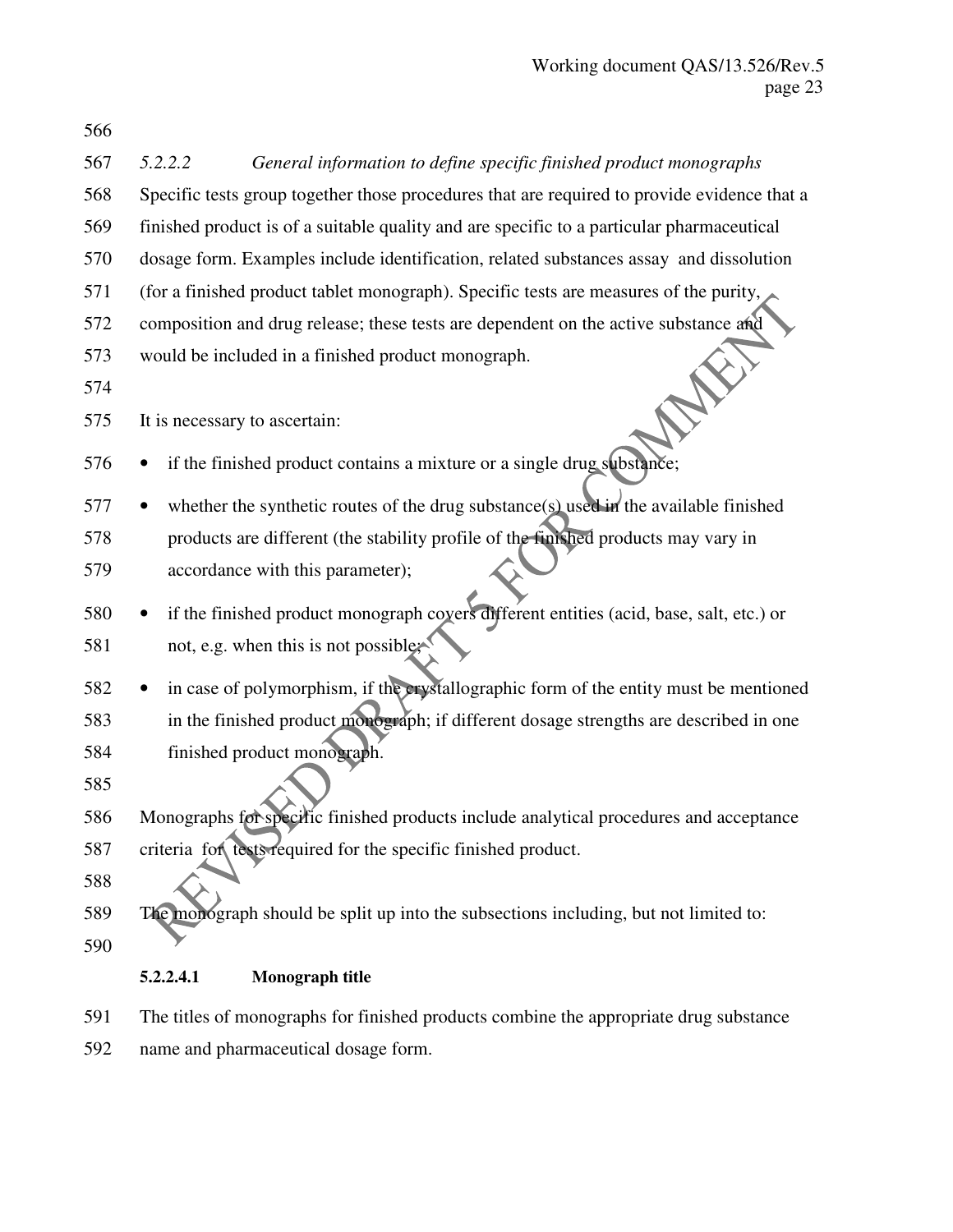593 The accepted name should be based on the INN or national name wherever it is available 594 (the common name should be used where an INN or national name is not available); it is 595 supplemented, when required, as appropriate by the International Nonproprietary Name 596 Modified (INNM), as agreed by the users of INNs. Where possible the INN should be 597 used in the monograph title as this would reflect the expression of strength of a finished 598 product as recommended by ICH Guidelines. The name is followed by the nationally or 599 regionally accepted pharmaceutical dosage form taxonomy (or published standard term). 600 For finished products containing more than one drug substance ("combination products"), 601 the individual INNs should be used where possible. Combination Names (Co-names) 602 may exist in national pharmacopoeias for prescribing purposes.

603

#### **5.2.2.4.2 Definition**

604 This constitutes an official definition of the product that is the subject of the monograph. 605 Such statements may include inter alia elements relating to the active pharmaceutical 606 substance, an expression of the content and other essential features of the dosage form. 607 Where specified, the definition in the General monographs describes the scope of the 608 monograph.

609

610 The following should be observed: 611

- 612 the drug substance will be referred to in this section; it is **not** necessary to 613 reproduce the defining information found in the drug substance monograph within 614 this section of the finished product monograph (i.e. chemical name, etc.);
- 615 **Any** reference to producing a salt of the active moiety in situ during the 616 manufacture of the finished product should be made in this section;
- 617 the composition of individual components in a drug substance should be described 618 under content where necessary; the definition would refer only to the name of the 619 drug substance.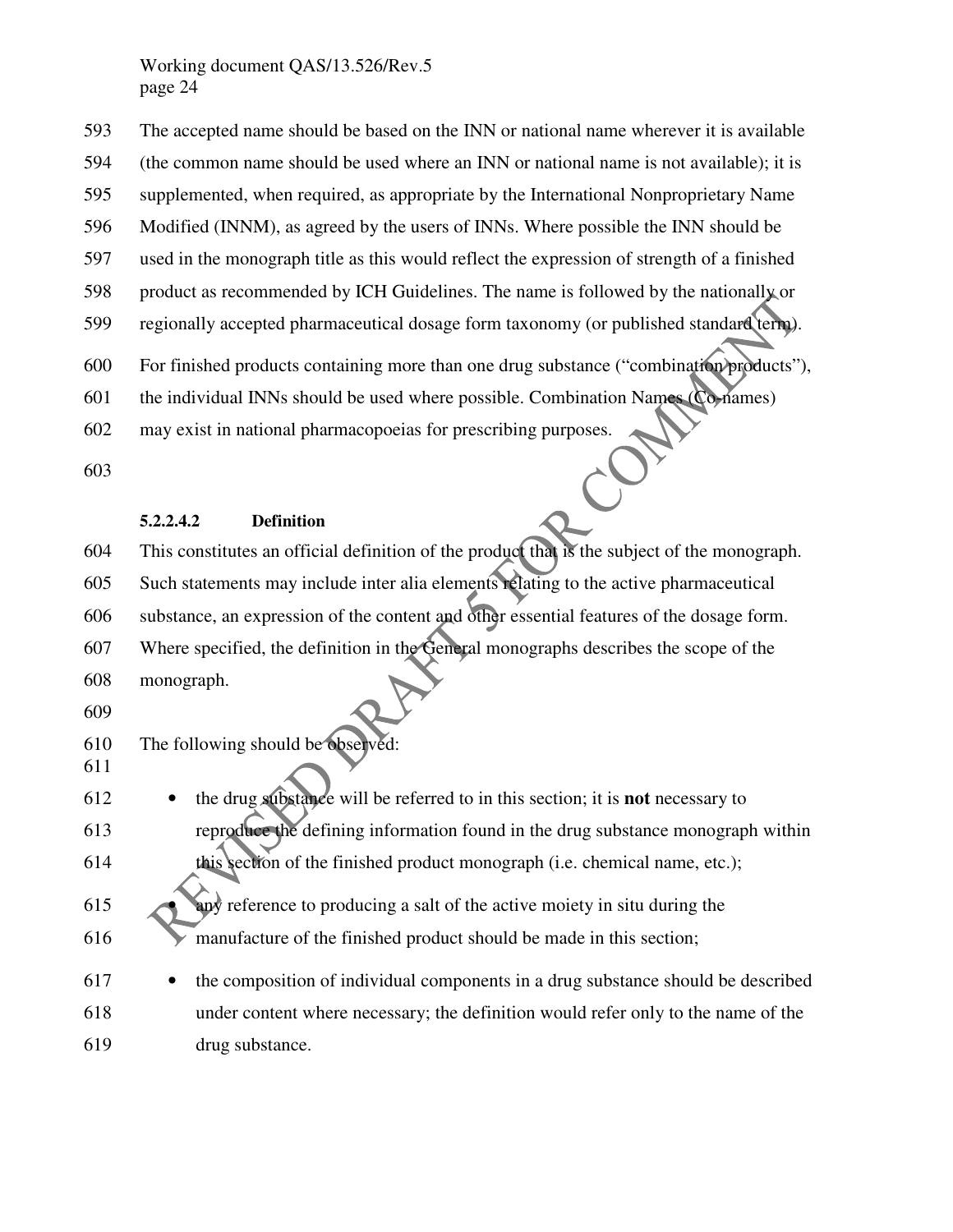| 620 | 5.2.2.4.3<br><b>Content</b>                                                                |
|-----|--------------------------------------------------------------------------------------------|
| 621 | Assay limits are specified between which the content of the drug substance in the finished |
| 622 | product must fall. Limits for each active substance (if more than one) or individual       |
| 623 | components are included. The assay limits must take account of the precision of the        |
| 624 | method as well as the strength of the finished product. Assay limits are normally          |
| 625 | expressed with reference to the active moiety or the label claim, in accordance with       |
| 626 | national or regional requirements.                                                         |
| 627 |                                                                                            |
| 628 | Specific assays should be used where possible, for example, liquid or gas                  |
| 629 | chromatography. Specific assays remove interference from excipients (formulation           |
| 630 | matrix) which could lead to significant errors when using non-specific assays. Limits      |
| 631 | should be justified and account be taken of:                                               |
| 632 |                                                                                            |
| 633 | the strength of the finished product; the stability of the active substance in a           |
| 634 | specific finished product. Unstable active substances may require an increased             |
| 635 | content;                                                                                   |
| 636 | in the case of antibiotics determined by microbiological assay, the content limit is       |
| 637 | expressed in International Units (IU); where these exist a content limit is given in       |
| 638 | terms of a range, i.e. "The precision of the assay is such that the fiducial limits of     |
| 639 | error are not less than 95% and not more than 105% of the estimated potency.               |
| 640 | The upper fiducial limit of error is not less than 97.0% and the lower fiducial            |
| 641 | limit of error is not more than $110.0\%$ of the stated number of IU";                     |
| 642 | sée also the section Assay.                                                                |

# **5.2.2.4.4 Identification**

643 The tests given in the identification section are not designed to give a full confirmation of 644 the chemical structure or composition of the product. They are intended to give 645 confirmation with an acceptable degree of assurance that the product is the one stated on 646 the label. Special attention must be given to the sample preparation to ensure that the

- 647 active substance is adequately extracted from the sample matrix.
- 648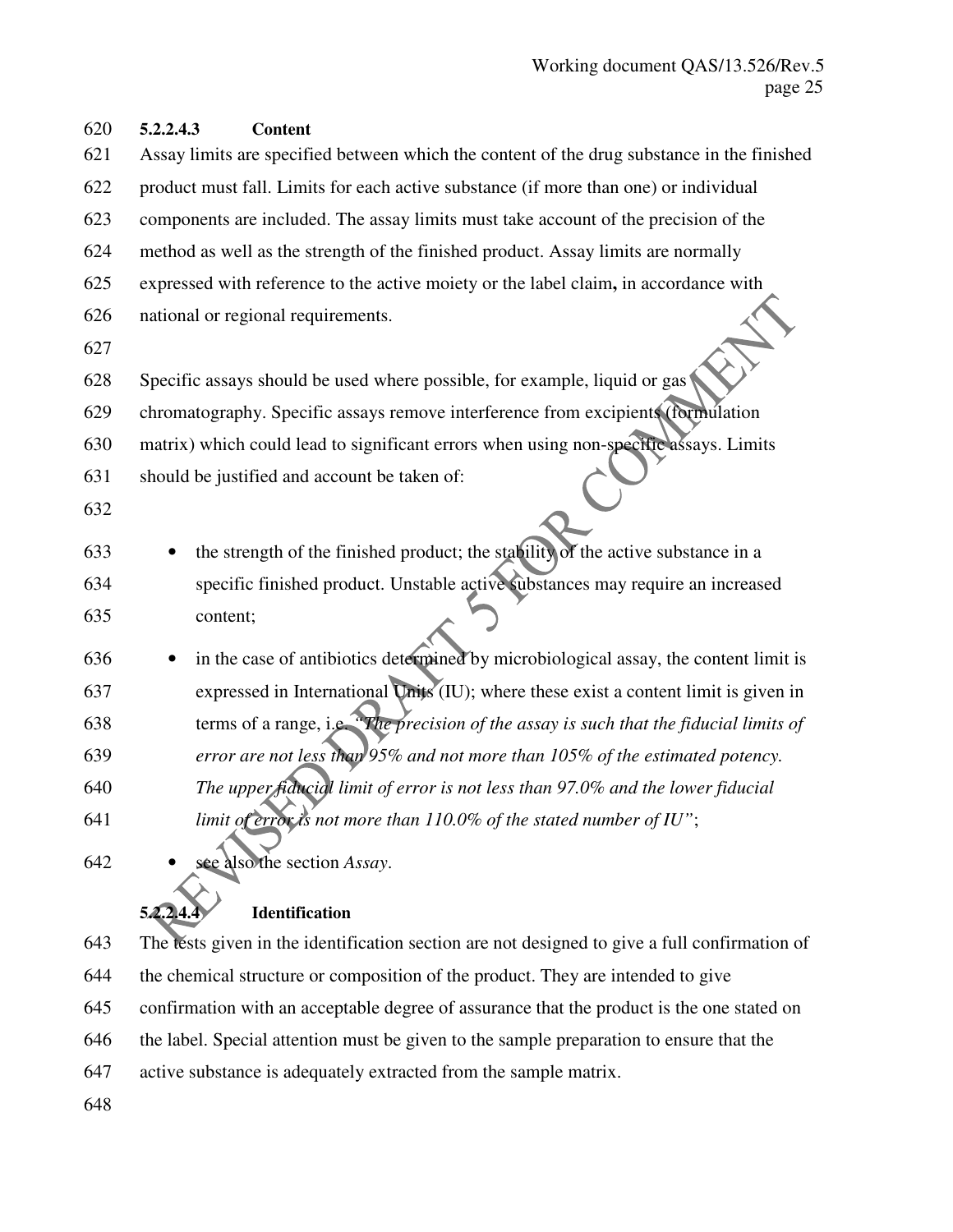- 649 The minimum number of tests is used commensurate with providing adequate assurance
- 650 of identity. For example, the monograph may contain at least two procedures to identify
- 651 the active substance(s) in a pharmaceutical dosage form; one test may be sufficient if the
- 652 technique used is considered to be a fingerprint of the active moiety (e.g. infrared
- 653 absorption spectrophotometry).

#### **5.2.2.4.5 Impurities and other tests**

- 654 This section should include all of the specific tests that are required to prove the quality
- 655 of the given pharmaceutical form and in line with the format of the pharmacopoeias in the
- 656 different territories.
- 657

658 The Tests section is intended to:

- 659 limit the impurities within the finished product. This includes degradation 660 impurities throughout the shelf-life of the finished product and impurities that 661 occur due to the manufacturing process. In certain circumstances it is necessary to 662 control impurities from synthesis in the finished product, e.g. if they are known to 663 be toxic or when they are detected in the test for related substances at a level 664 greater than the limit for unspecified impurities;
- 665 to ensure the homogeneity of the active substance(s) from dose to dose within the 666 finished product;
- 667 to take account of the influence of the sample matrix to restrict the release of the 668 active moiety in the finished product (i.e. a dissolution test in a monograph for 669 tablets);
- 670 to limit the pyrogenic content of a parenteral finished product (i.e. a test for 671 bacterial endotoxins or a monocyte activation test).
- 672 **5.2.2.4.6 Impurities: Title of test(s)**

673 Where the test is intended to control specified and unspecified impurities the title of the 674 test should be Related Substances or Related compounds or similar in-line with national 675 or regional practices *[glossary]*.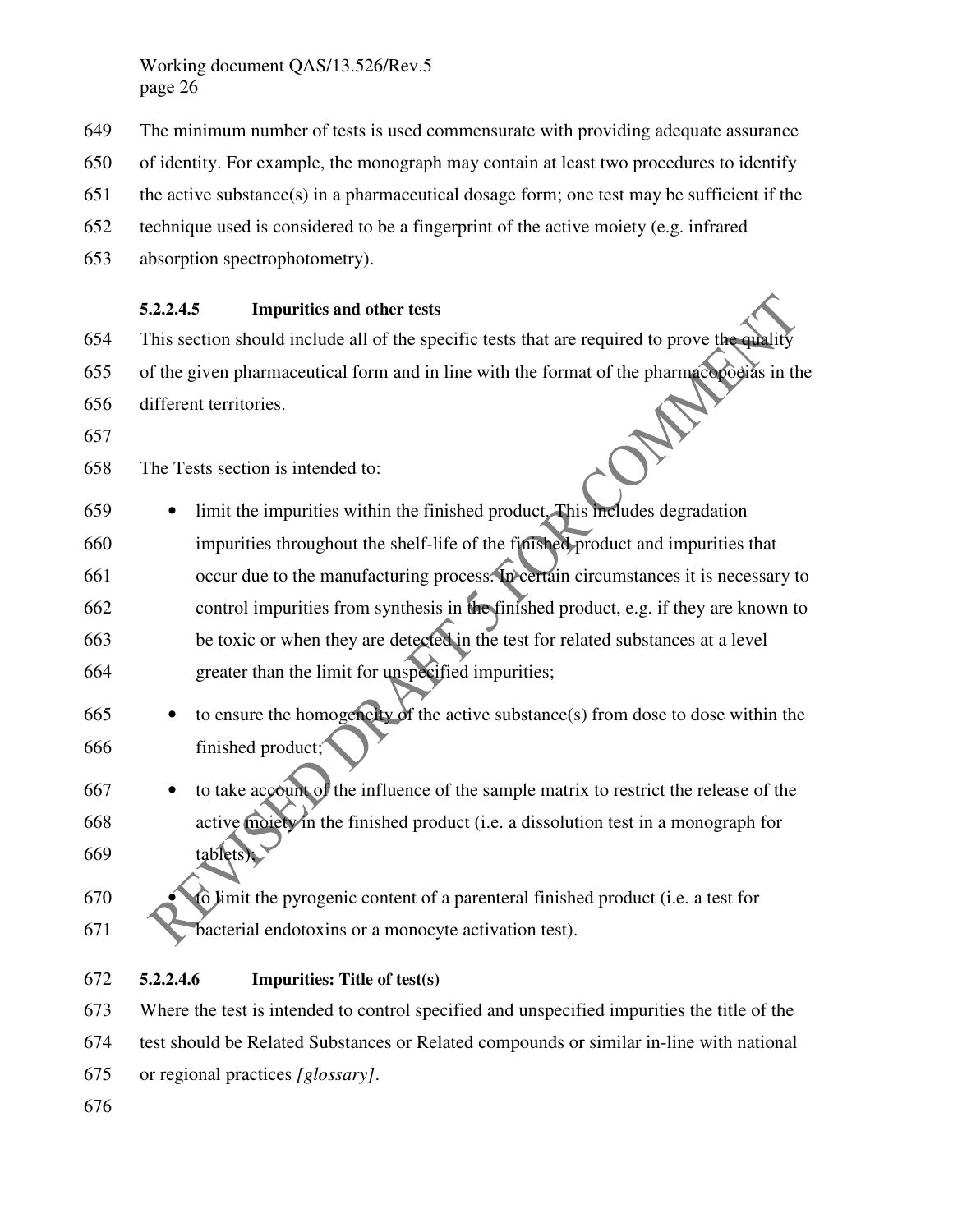677 Where the test is intended to control one or a limited number of specified impurities the

678 title of the test should indicate the impurity(ies) controlled.

679

### 680 **5.2.2.4.7 Related substances [or Related compounds]**

- 681 Further to the section on drug substance monographs, the following should be considered 682 for related substances of finished product monographs:
- 683 specific, quantitative techniques (i.e. HPLC) are preferred;
- 684 non-specific or non-quantitative techniques should be used only if a specific 685 method is not available or suitable;
- 686 methods should be developed with the aim to control degradation products and 687 impurities. In certain circumstances it is necessary to control impurities from 688 synthesis in the finished product, e.g. if they are known to be toxic or when they 689 are detected in the test for related substances at a level greater than the limit for 690 unspecified impurities;
- 691 impurities being limited above the limit for unknown impurities in a finished 692 product should be identified using a reference standard or other suitable 693 techniques.
- 694 Monographs should take account of the principles as, for example, defined in ICH 695 guideline Q3B (R2) "Impurities in New Drug Products" and follow regulatory decision-696 making.
- 697

# 698 **5.2.2.4.8 Performance testing**

- 699 Depending on the dosage form adequate performance testing may need to be included in 700 the monograph.
- 701

### 702 **5.2.2.4.9 Uniformity**

703 Pharmaceutical preparations presented in single-dose units shall comply with the test(s) as

704 prescribed in the relevant specific dosage form monograph.

705 *Acceptance criteria* would be specified regionally for a specific product/pharmaceutical

706 form.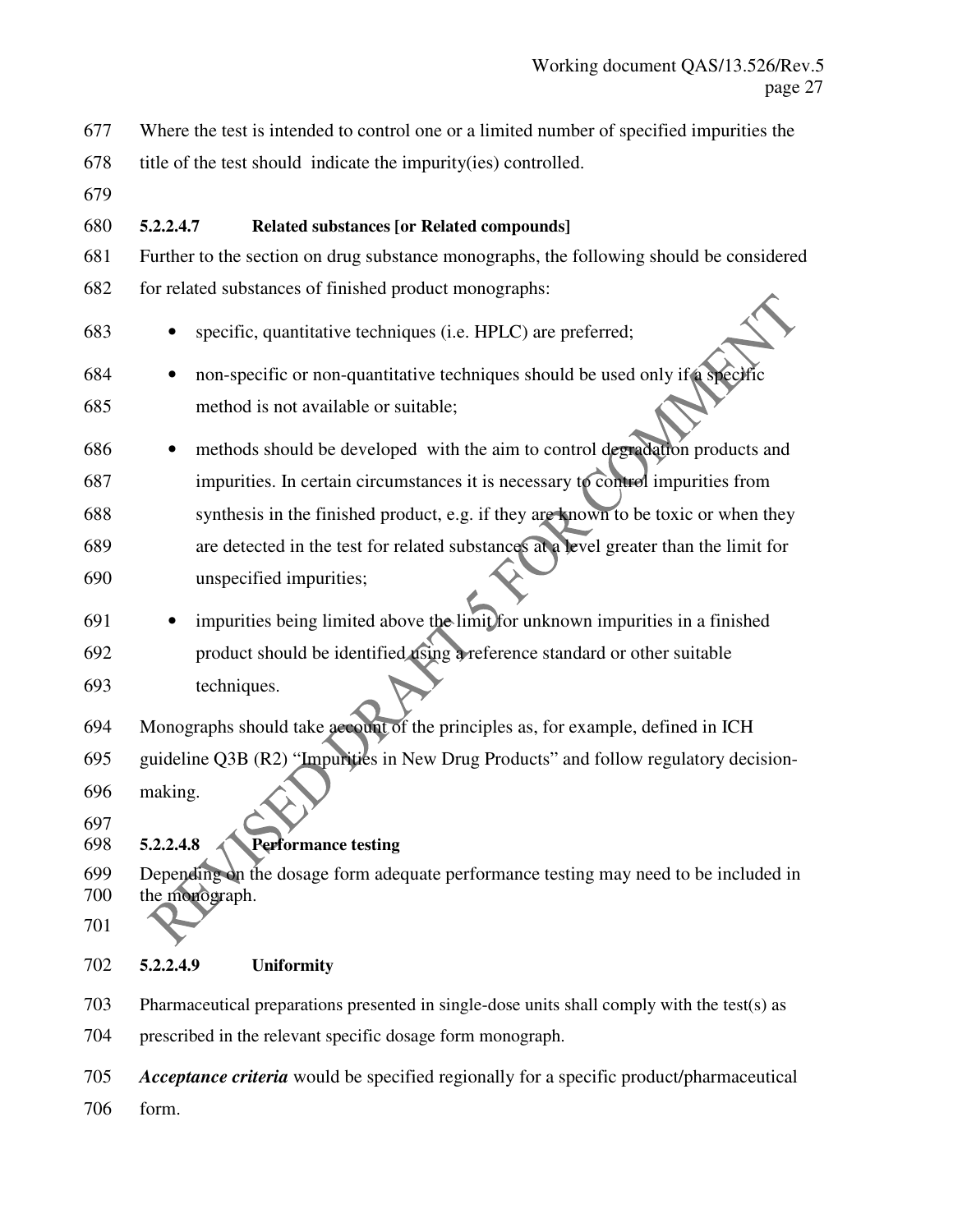707 708 *5.2.2.5 Other tests*  709 The following tests should be considered, but are not limited to, where applicable: 710 711 • *sterility*; 712 • *bacterial endotoxins*; 713 • *microbiological quality.* 714 715 *5.2.2.6 Products of natural origin* 716 Attention needs to be paid to the requirements in the different territories for minimizing 717 the risk of transmitting animal spongiform encephalopathy agents via human and 718 veterinary medicinal products. *5.2.2.7 Assay*  719 720 The Assay quantifies the amount of active substance in the finished product and certain 721 excipients such as preservatives depending on national and regional legislation. Ideally 722 the method used should be harmonized with that in the active substance or excipient 723 monograph but this may not be possible because of the sample matrix. 724 725 Assays are included in all finished product monographs unless certain quantitative tests, 726 similar to assays, are carried out with sufficient precision (uniformity of content, where a 727 mean of individual results could be considered an accurate assay). In certain cases more 728 than one assay may be necessary when: 729 • the finished product to be examined contains two, or more, active substances; 730 • for products such as antibiotics the results of the quantitative tests do not fully 731 represent the therapeutic activity, in which case a microbiological assay and a test 732 for composition are included. 733 734 Specific stability-indicating assays should be included in the monograph where possible. 735 This avoids interference from the sample matrix. 736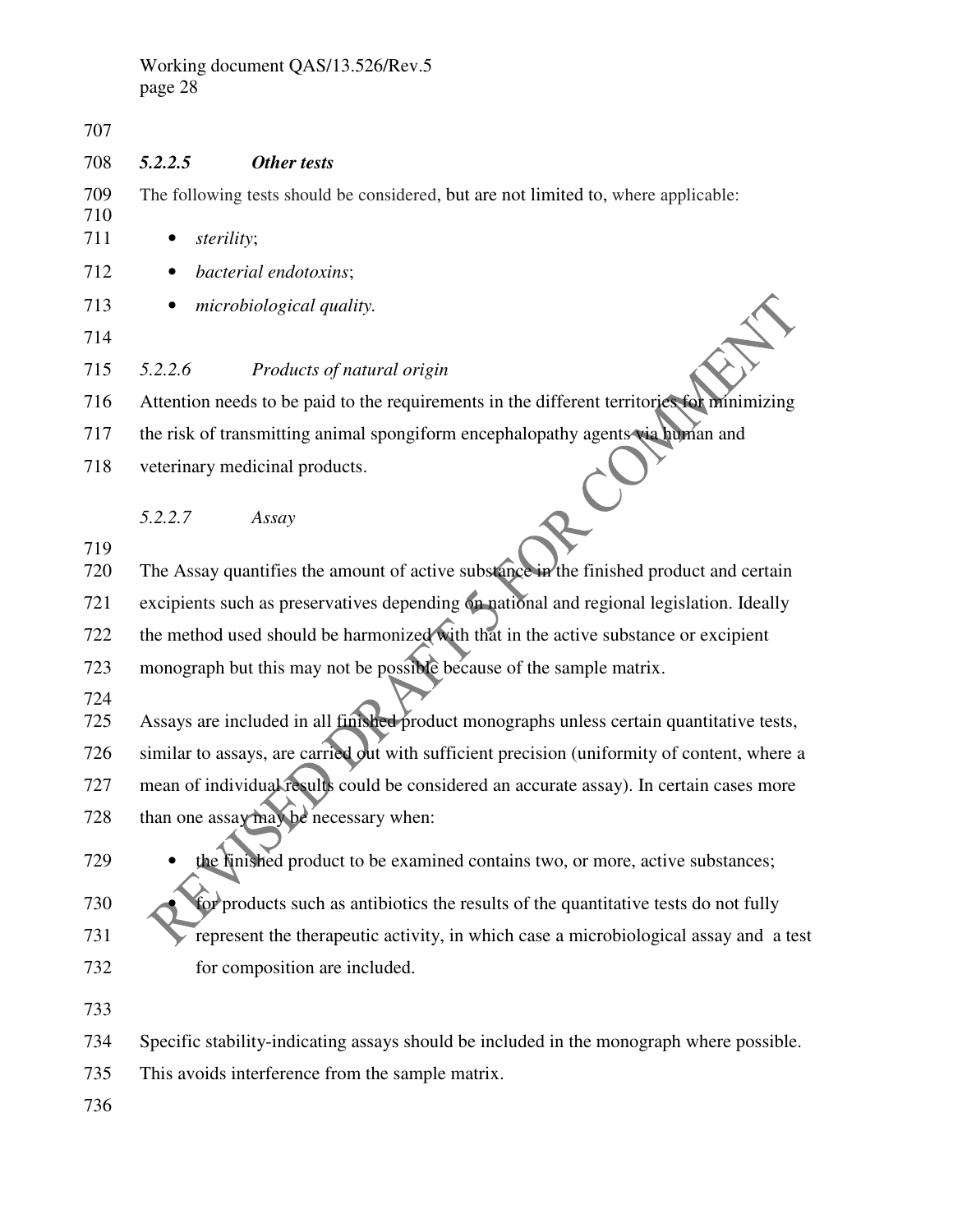# 737 **7. ANALYTICAL TEST PROCEDURES AND METHODOLOGIES**  738 **(ANALYTICAL METHOD)**

739

740 Analytical test procedures and methodologies are employed to establish quality aspects

741 such as identity, purity,, strength of drug substances and drug products. An analytical

742 method mentioned in a pharmacopoeia should be simple, reliable, accurate, sensitive and 743 specific.

744

745 A pharmacopoeia provides, e.g. physical, physicochemical and chemical methods for

746 analysis of quality of pharmaceutical substances and drug products (finished dosage

747 forms). The type of method applied for analysis depends on the nature of the substance

748 and product.

749

750 The principles of method validation as, e.g. *[Ref: to WHO and ICH texts as above]* apply

751 to all types of analytical procedures. It is established by demonstrating documentary

752 evidence with respect to any particular pharmaceutical substance or product.

753

754

755

756

757

758

759

760

761